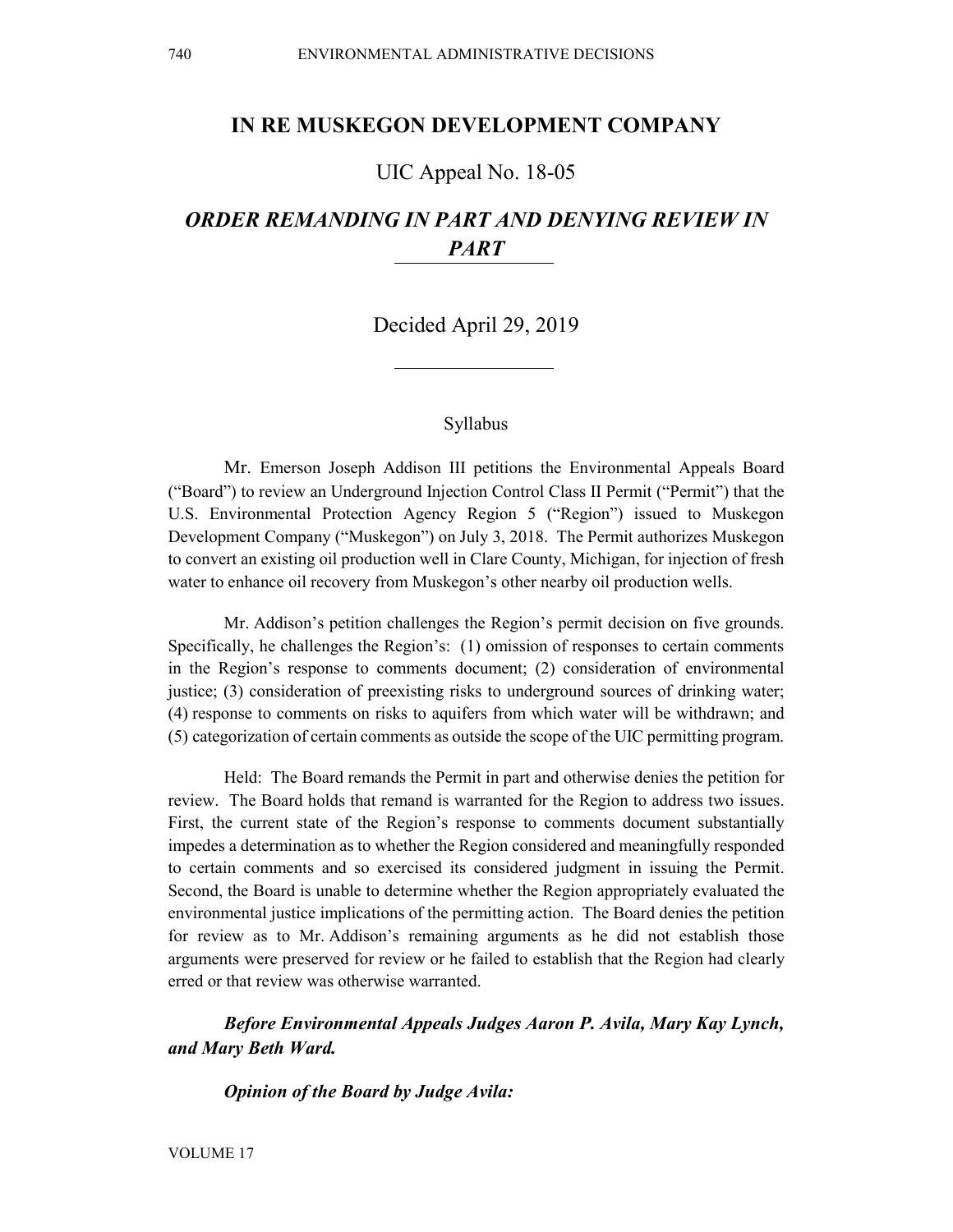#### $\mathbf{L}$ *STATEMENT OF THE CASE*

In August 2018, Mr. Emerson Joseph Addison III filed with the Environmental Appeals Board ("Board") a petition for review of a decision by the U.S. Environmental Protection Agency ("EPA" or "Agency"), Region 5 ("Region") to issue an Underground Injection Control ("UIC") Class II permit ("Permit") to the Muskegon Development Company ("Muskegon"). Appeal of EPA Permit Decision on MI-035-2R-0034, Holcomb [1](#page-1-0)-22 Well (Aug. 10, 2018) ("Petition").<sup>1</sup> The Permit authorizes Muskegon to convert an existing oil production well in Clare County, Michigan, the Holcomb 1-22 well, for injection of fresh water to enhance oil recovery from Muskegon's other nearby production wells.

Mr. Addison's petition challenges the Region's permit decision on five grounds. Specifically, he challenges the Region's: (1) omission of responses to certain comments in the Region's response to comments document, Petition at 3-4; (2) consideration of environmental justice, *id.* at 4-6, 10-11; (3) consideration of preexisting risks to underground sources of drinking water, *id.* at 6-7; (4) response to comments on risks to aquifers from which water will be withdrawn, *id.* at 7-10; and (5) categorization of certain comments as outside the scope of the UIC permitting program, *id.* at 11-12. Briefing before the Board was completed in November 2018. For the reasons that follow, the Board remands the Permit on the first issue and remands in part on the second issue raised in Mr. Addison's petition. The Board otherwise denies review.

#### *PRINCIPLES GOVERNING BOARD REVIEW*

Section 124.19 of Title 40 of the Code of Federal Regulations governs Board review of a UIC permit. EPA's intent in promulgating these regulations was that this "review should be only sparingly exercised." Consolidated Permit Regulations, 45 Fed. Reg. 33,290, 33,412 (May 19, 1980); s*ee also In re Beeland Grp., LLC*, 14 E.A.D. 189, 195-96 (EAB 2008).

In considering any petition filed under 40 C.F.R. § 124.19(a), the Board first evaluates whether the petitioner has met threshold procedural requirements, including, among other things, whether an issue has been preserved for Board review. *See* 40 C.F.R. § 124.19(a)(2)-(4); *see also In re Seneca Res. Corp.*,

<span id="page-1-0"></span><sup>&</sup>lt;sup>1</sup> The pages in the petition for review are unnumbered. For ease of reference in this Order, the Board has assigned page numbers to the petition starting with the cover page as page 1. That pagination is consistent with the "Table of Authorities" in the petition and is consistent with the citation approach used by the Region and Muskegon in their briefs.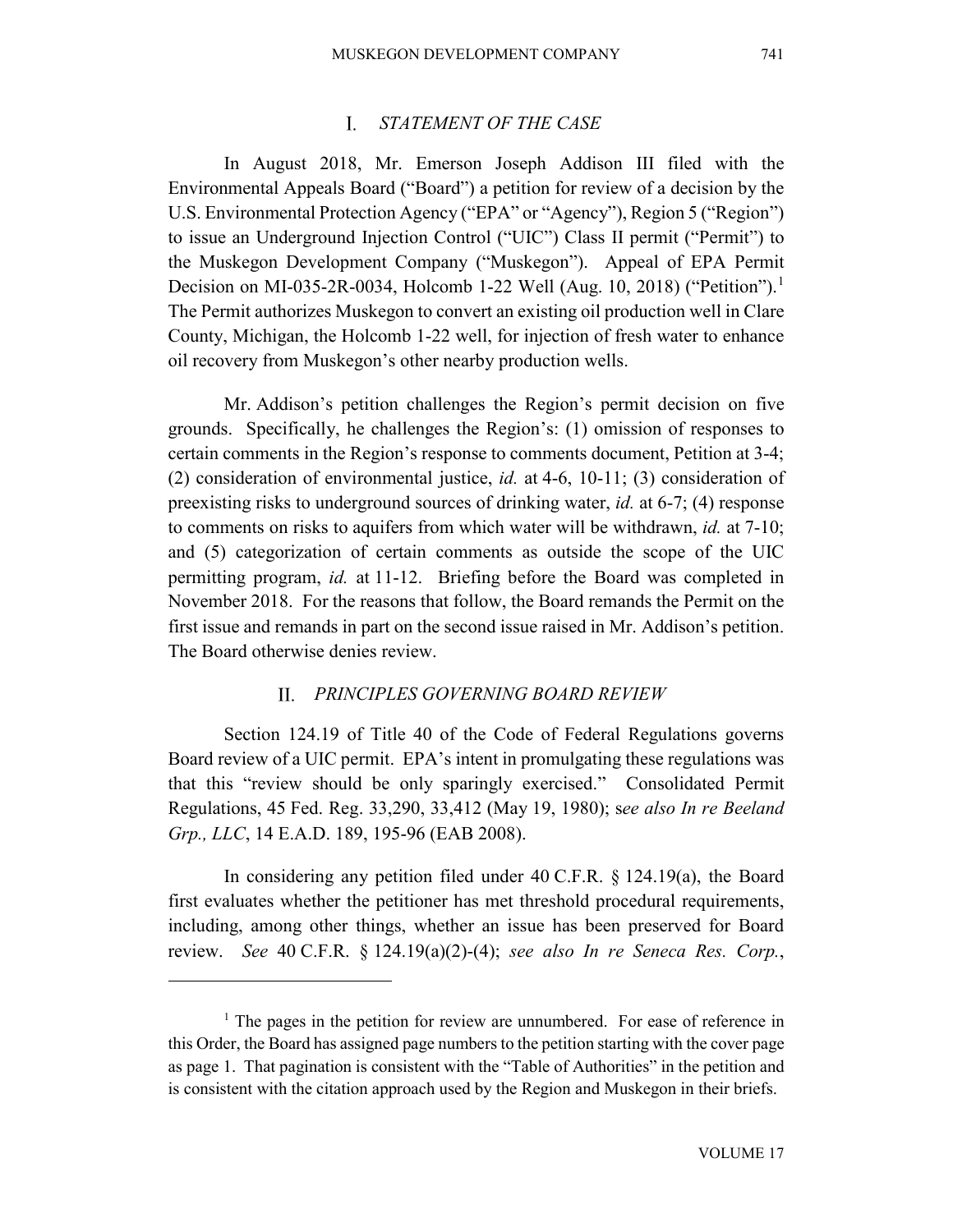16 E.A.D. 411, 412 (EAB 2014). A petitioner satisfies the issue preservation requirement by demonstrating that the issues and arguments it raises on appeal were raised previously – either during the public comment period on the draft permit or during a public hearing. *See In re Gen. Elec. Co.*, 17 E.A.D. 434, 445 (EAB 2018). If the Board concludes that a petitioner satisfies those threshold requirements, then the Board evaluates the merits of the petition for review. *See Seneca Res.*, 16 E.A.D. at 412. If a petitioner fails to meet a threshold requirement, the Board typically denies or dismisses the petition for review. *See, e.g.*, *id.* at 413-16.

In any appeal from a permit decision issued under part 124, the petitioner (even when not represented by legal counsel) bears the burden of demonstrating that review is warranted. *See* 40 C.F.R. § 124.19(a)(4); *see also In re Archer Daniels Midland Co.*, 17 E.A.D. 380, 382-83 (EAB 2017). But where, as here, a petitioner is not represented by legal counsel, the Board endeavors to liberally construe the petition to fairly identify the substance of the arguments being raised. *In re Sutter Power Plant*, 8 E.A.D. 680, 687 (EAB 1999); *see also In re Envtl. Disposal Sys., Inc.*, 12 E.A.D. 254, 292 n.26 (EAB 2005); *In re Envotech, L.P.*, 6 E.A.D. 260, 268 (EAB 1996).

Under 40 C.F.R. § 124.19, the Board has discretion to grant or deny review of a permit decision. *See Archer Daniels Midland*, 17 E.A.D. at 383. The Board ordinarily denies a petition for review of a permit decision (and thus does not remand it) unless the petitioner demonstrates that the permit decision is based on a clearly erroneous finding of fact or conclusion of law, or involves a matter of policy or exercise of discretion that warrants review.  $40$  C.F.R. §  $124.19(a)(4)(i)(A)-(B);$ *see, e.g.*, *In re La Paloma Energy Ctr., LLC*, 16 E.A.D. 267, 269 (EAB 2014). To meet that standard, it is not enough for a petitioner to rely on previous statements of its objections during the administrative process leading up to the issuance of the permit, such as comments on a draft permit. A petitioner must demonstrate why the permit issuer's response to those objections (the permit issuer's basis for its decision) is clearly erroneous or otherwise warrants review. *See Beeland Grp.*, 14 E.A.D. at 196. In reviewing an exercise of discretion by the permitting authority, the Board applies an abuse of discretion standard. *See In re City of Palmdale*, 15 E.A.D. 700, 704 (EAB 2012).

A permit issuer must articulate with "reasonable clarity" the reasons supporting its conclusion and the significance of the crucial facts it relied upon when reaching its conclusion. *E.g.*, *In re Ash Grove Cement Co.*, 7 E.A.D. 387, 417 (EAB 1997). As a whole, the record must demonstrate that the permit issuer "duly considered the issues raised in the comments," responded to the comments in a meaningful fashion, and ultimately adopted an approach that "is rational in light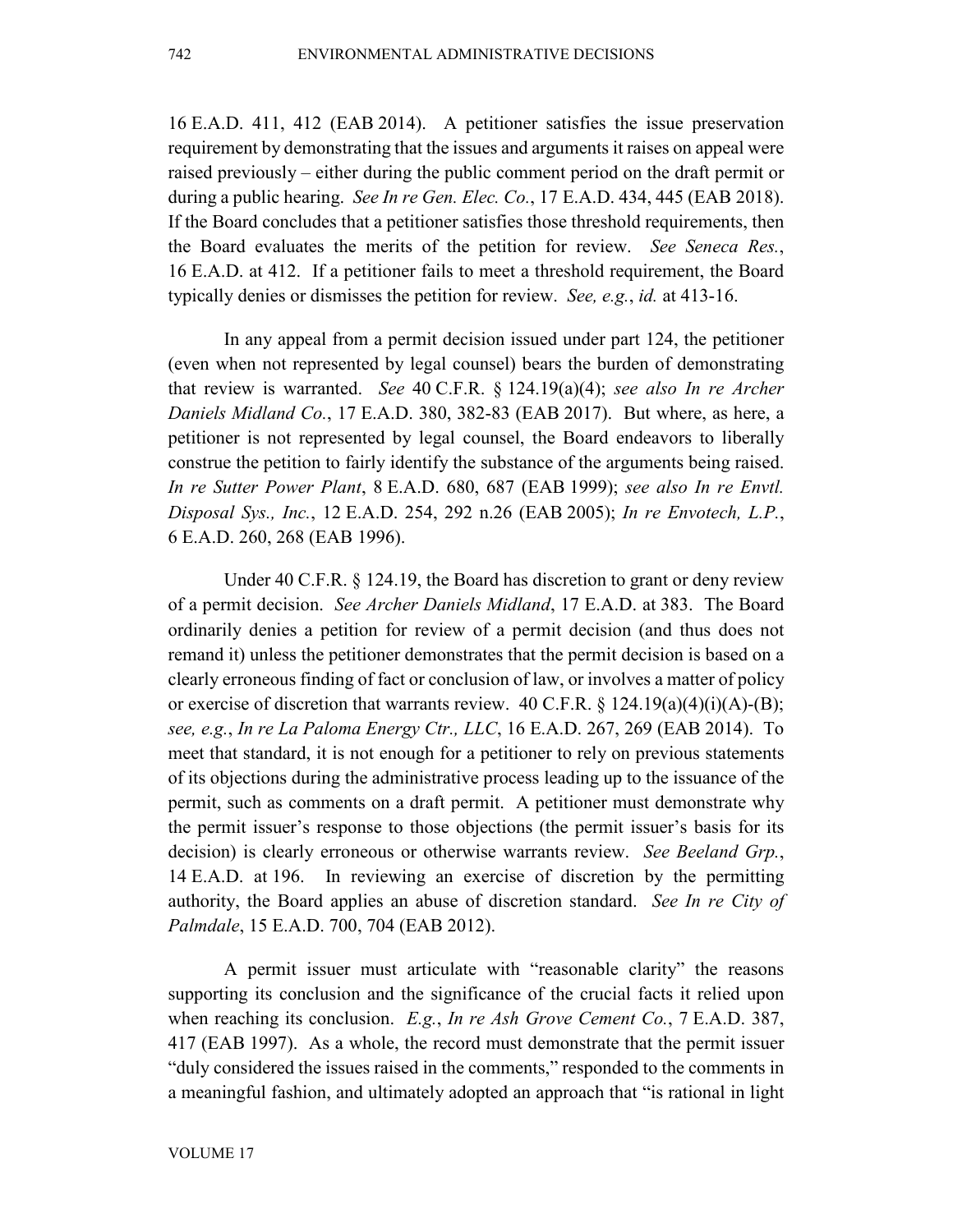of all information in the record." *In re Gov't of D.C. Mun. Separate Storm Sewer Sys.*, 10 E.A.D. 323, 342 (EAB 2002); *accord In re West Bay Expl. Co.*, 17 E.A.D. 204, 222-23, 225 (EAB 2016); *In re City of Moscow*, 10 E.A.D. 135, 142 (EAB 2001); *In re NE Hub Partners, L.P.*, 7 E.A.D. 561, 567-68 (EAB 1998), *pet. for review denied sub nom. Penn Fuel Gas, Inc. v. EPA*, 185 F.3d 862 (3d Cir. 1999).

### *LEGAL FRAMEWORK*

#### A. *The UIC Program and Class II Wells*

 $\overline{a}$ 

The Safe Drinking Water Act ("SDWA") requires EPA to promulgate regulations for state underground injection control programs to protect underground sources of drinking water ("USDWs"). SDWA § 1421, 42 U.S.C. § 300h. EPA has promulgated such regulations, including minimum requirements for UIC permits. *See* 40 C.F.R. pts. 144-148. EPA administers the UIC program in states like Michigan that are not authorized to administer their own UIC program. *See* 40 C.F.R. §§ 144.1(e), 147.1151.<sup>[2](#page-3-0)</sup>

The UIC program focuses on the protection of underground water that "supplies or can reasonably be expected to supply any public water system" from "any contaminant" that may be present as a result of underground injection activities. SDWA § 1421(d)(2), 42 U.S.C. § 300h(d)(2); *see also* 40 C.F.R.  $§$  144.12(a). The purpose of the UIC regulations is to prevent the movement of fluids containing contaminants into USDWs if the presence of those contaminants may cause a violation of a primary drinking water regulation or otherwise adversely affect human health. *See* 40 C.F.R. § 144.12(a). "[A]ll injection activities including construction of an injection well are prohibited until the owner or operator is authorized by permit." *Id.* § 144.31(a).

Injection wells fall into six classes. *Id.* §§ 144.6, 146.5. Class II wells are used to inject fluids for three different purposes – disposal of fluids from oil or gas production; storage of hydrocarbons; or, like the Holcomb 1-22 well at issue here, enhanced recovery of oil or natural gas. *Id.* § 144.6(b)(1)-(3).

<span id="page-3-0"></span><sup>&</sup>lt;sup>2</sup> The UIC regulations use the term "Director" to describe the permitting authority. 40 C.F.R. § 146.3 (defining "Director"). Because this matter involves an EPAadministered program, the Board will refer to the "permit issuer" or the Region, as appropriate, in places where the regulations use the term "Director."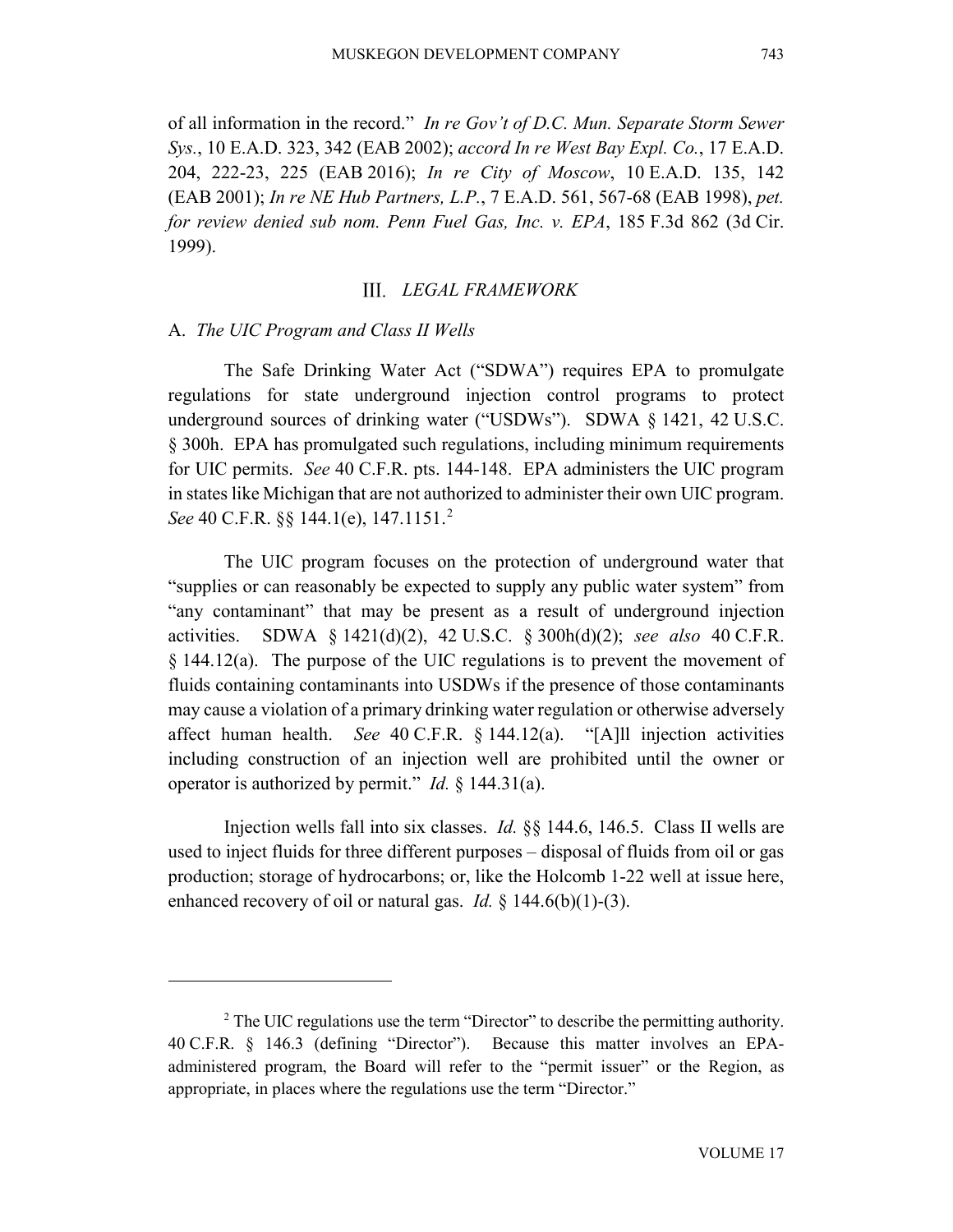### B. *Executive Order on Environmental Justice*

Executive Order 12,898, "Federal Actions to Address Environmental Justice in Minority Populations and Low-Income Populations" ("Executive Order on Environmental Justice" or "Executive Order"), provides that federal agencies "make achieving environmental justice part of [their] mission by identifying and addressing, as appropriate, disproportionately high and adverse human health or environmental effects of [their] programs, policies, and activities on minority and low-income populations." Exec. Order No. 12,898 § 1-101, 59 Fed. Reg. 7629, 7629 (Feb. 16, 1994). Federal agencies are to implement the Executive Order on Environmental Justice "consistent with, and to the extent permitted by, existing law." *Id.* § 6-608, 59 Fed. Reg. at 7632. While the Executive Order gives permitting authorities discretion to determine how best to implement its mandate within the confines of existing law, the Executive Order does not dictate any particular outcome in a permit decision. *See id.* § 1-103, 59 Fed. Reg. at 7630 (directing agencies to develop their own agency-specific strategy for incorporating environmental justice goals into their programs, policies, and activities); *In re Energy Answers Arecibo, LLC*, 16 E.A.D. 294, 325-26, 337 (EAB 2014); *In re Pio Pico Energy Ctr.*, 16 E.A.D. 56, 91-92 & n.30 (EAB 2013).

### *PROCEDURAL AND FACTUAL HISTORY*

In February 2017, the Region issued a draft of the UIC Class II permit for the conversion of Muskegon's Holcomb 1-22 well together with a statement of basis. Region 5, U.S. EPA, *Statement of Basis for Issuance of Underground Injection Control (UIC) Draft Permit* (Feb. 1, 2017) (Administrative Record No. ("A.R.") 6) ("Statement of Basis"); Region 5, U.S. EPA, *EPA Seeks Comments on Draft Underground Injection Permit* 1 (Feb. 2017) (A.R. 26) ("Public Notice"). The draft permit proposed authorizing Muskegon to convert the Holcomb 1-22 well, an existing oil production well, into an injection well to enhance recovery from Muskegon's other nearby production wells. *See* Region 5, U.S. EPA, *United States Environmental Protection Agency Underground Injection Control Permit: Class II, Permit Number MI-035-2R-0034*, at 1 (Feb. 2017) (A.R. 7) ("Draft Permit"). Under the draft permit, Muskegon would enhance oil production in nearby wells through the injection of fresh water into the Holcomb 1-22 well. *Id.* Among other things, the draft permit proposed authorizing injection via the Holcomb 1-22 well into the Richfield Formation of the Detroit River Group at depths between 4948 and 5010 feet below the surface. Statement of Basis at 2; Draft Permit at  $1 \&$  pts. II.B.1.a, III.A, at 12, A-1. That injection zone is separated from the lowermost USDW by about 4484 feet of rock strata. Statement of Basis at 2. The draft permit proposed limiting the maximum injection pressure to 3238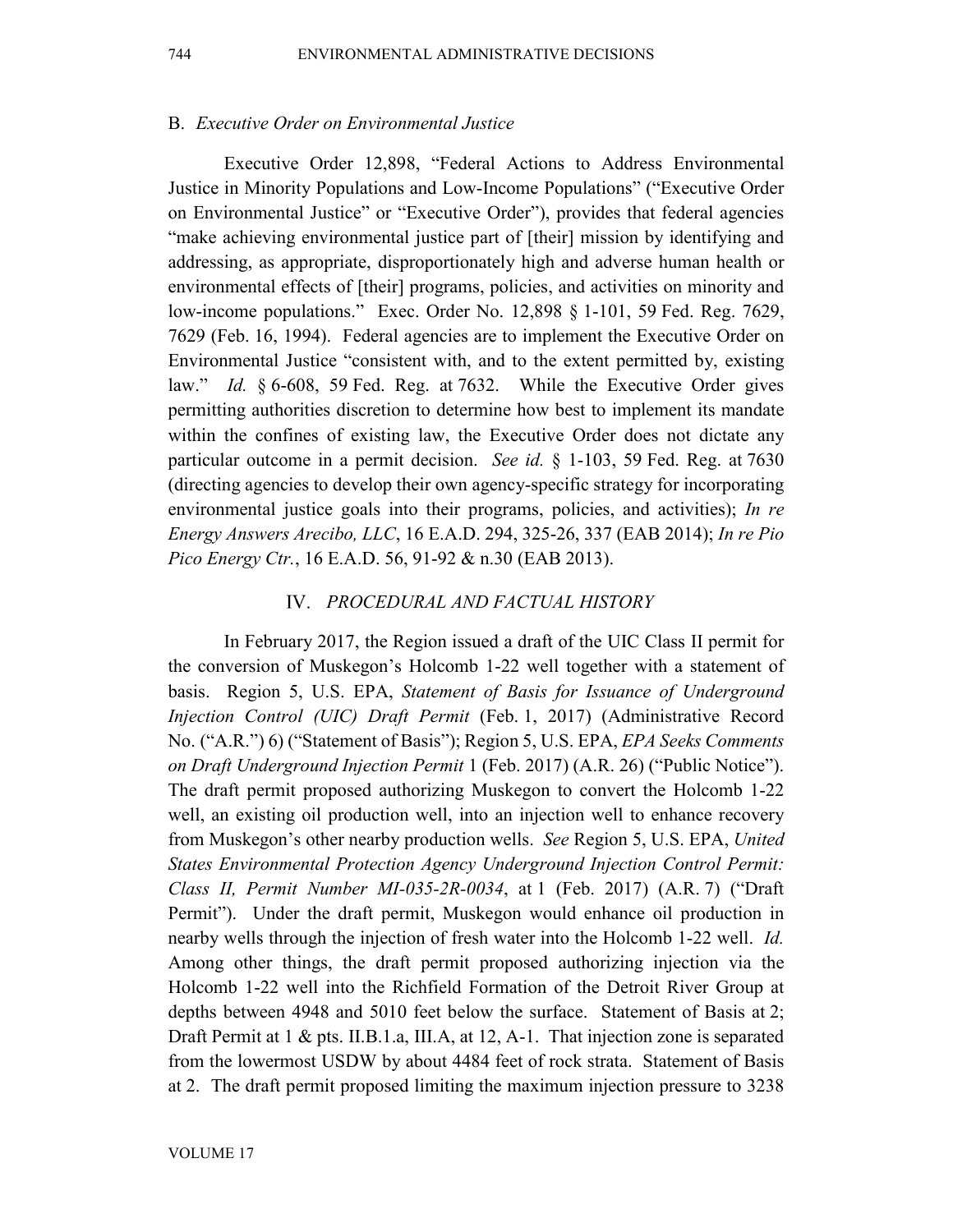pounds per square inch gauge. *Id.*; Draft Permit at 1 & pts. II.B.1.a, III.A, at 12, A-1.

As specified in the statement of basis accompanying the draft permit, the Region provided public notice of the opportunity for the public to submit comments on the draft permit until March 15, 2017. Public Notice at 1. After the Region reviewed the initial comments on the draft permit, the Region scheduled a public meeting for July 25, 2017, at Clare High School in Clare, Michigan, and provided a second public comment period. Region 5, U.S. EPA, *Hearing and Public Comment Period on Muskegon Development Company Request for an Underground Injection Well Permit* (June 2017) (A.R. 36); *see* Region 5, U.S. EPA, *Response to Comments on Draft Class II Permit in Clare County, Michigan, Issued to Muskegon Development Company (Permit No. MI-035-2R-0034), Holcomb 1-22 Well* 1 (July 3, 2018) (A.R. 60) ("RTC"). The second public comment period was scheduled to end on July 28, 2017, but the Region extended that deadline to August 18, 2017. *See* RTC at 1.

In July 2018, the Region issued the final Permit, with no changes from the draft, together with its response to comments document.<sup>[3](#page-5-0)</sup> *Id.* at 16, 18. In the response to comments document, the Region organized the comments received in writing and those given orally at the public meeting into 27 comments on topics the Region considered "'in scope' of the UIC Program's purview" and 15 comments on topics the Region considered "out of scope." *Id.* at 1-3. Mr. Addison commented on the draft permit and filed this petition for review of the Region's final Permit decision with the Board.

<span id="page-5-0"></span><sup>&</sup>lt;sup>3</sup> A copy of the final Permit has not been attached as an exhibit to the pleadings of any party in this proceeding. And despite the requirement for the administrative record to contain a copy of the final Permit, 40 C.F.R. § 124.18(b)(7), neither the certified index of the administrative record nor the full administrative record that the Region filed with the Board contains the final Permit. Because the Region represents that it made no changes between the draft permit and final Permit, *see* RTC at 16, and Mr. Addison does not argue otherwise, the Board cites to the *draft* permit in the administrative record for the purpose of reciting factual statements regarding the final Permit. The final Permit is publicly available on the Agency's website. U.S. EPA, *Documents for Class II Permit MI-035-2R-0034*, https://www.epa.gov/uic/documents-class-ii-permit-mi-035-2r-0034 (last visited Apr. 29, 2019).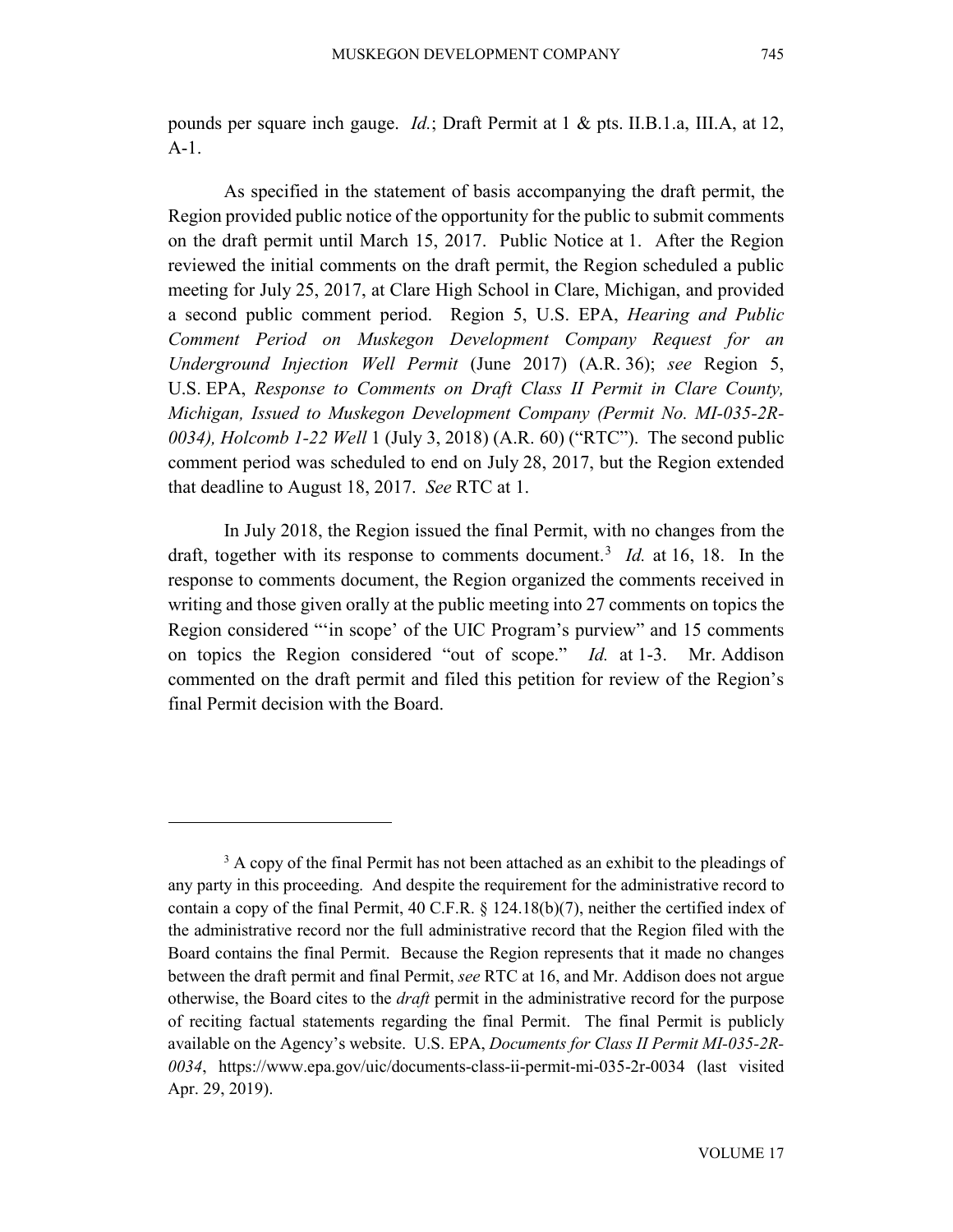#### *ANALYSIS*

As noted at the outset, Mr. Addison challenges the Permit on five bases. Petition at 3-12. Each of Mr. Addison's challenges are addressed in turn below. For the reasons that follow, the Board remands in part and otherwise denies review.

A. *The Current State of the Region's Response to Comments Document Substantially Impedes a Determination as to Whether the Region Considered and Meaningfully Responded to Certain Comments and So Exercised Its Considered Judgment in Issuing the Permit*

Mr. Addison argues in his petition for review that the Region's response to comments document fails to meet the requirements of 40 C.F.R. § 124.17 because the Region did not individually respond to three of what the Region listed as "in scope" comments at the beginning of the response to comments document. Petition at 1-2, 9; *see also* Petitioner Response Brief to Permittee/Respondent Muskegon Development Company and EPA Response Briefs to Petition No. 18-05, at 9 (Nov. 9, 2018) ("Reply"). On appeal, the Region argues that the response to comments document "reflects that EPA did consider and respond to the substance of the [c]omments" but that the comments were "not specifically identified" due to an "editing omission." EPA Response to Petition for Review 8 (Oct. 10, 2018) ("Region Br."). A remand to the Region on this issue is warranted because the current state of the Region's response to comments document substantially impedes a determination as to whether the Region considered and meaningfully responded to comments 24, 25, and 26.

The Region's response to comments document begins by listing, on oneand-a-quarter pages, comments on topics the Region classified as "out of scope" and "in scope" "of the UIC Program's purview." RTC at 2-3. The "out of scope" list of comments is an alphabetical list (from "a" to "o") where each letter is followed by a short or partial sentence. Similarly, the "in scope" list of comments is a sequentially numbered list (from "1" to "27") where each number is followed by a short or partial sentence. *Id.* Of relevance here are the following three items on the list of "in scope" comments:

- "24. Well casing failures;"
- "25. Structural failures inside injection wells are common;" and
- "26. Please protect the water supply."

*Id.* at 3.

VOLUME 17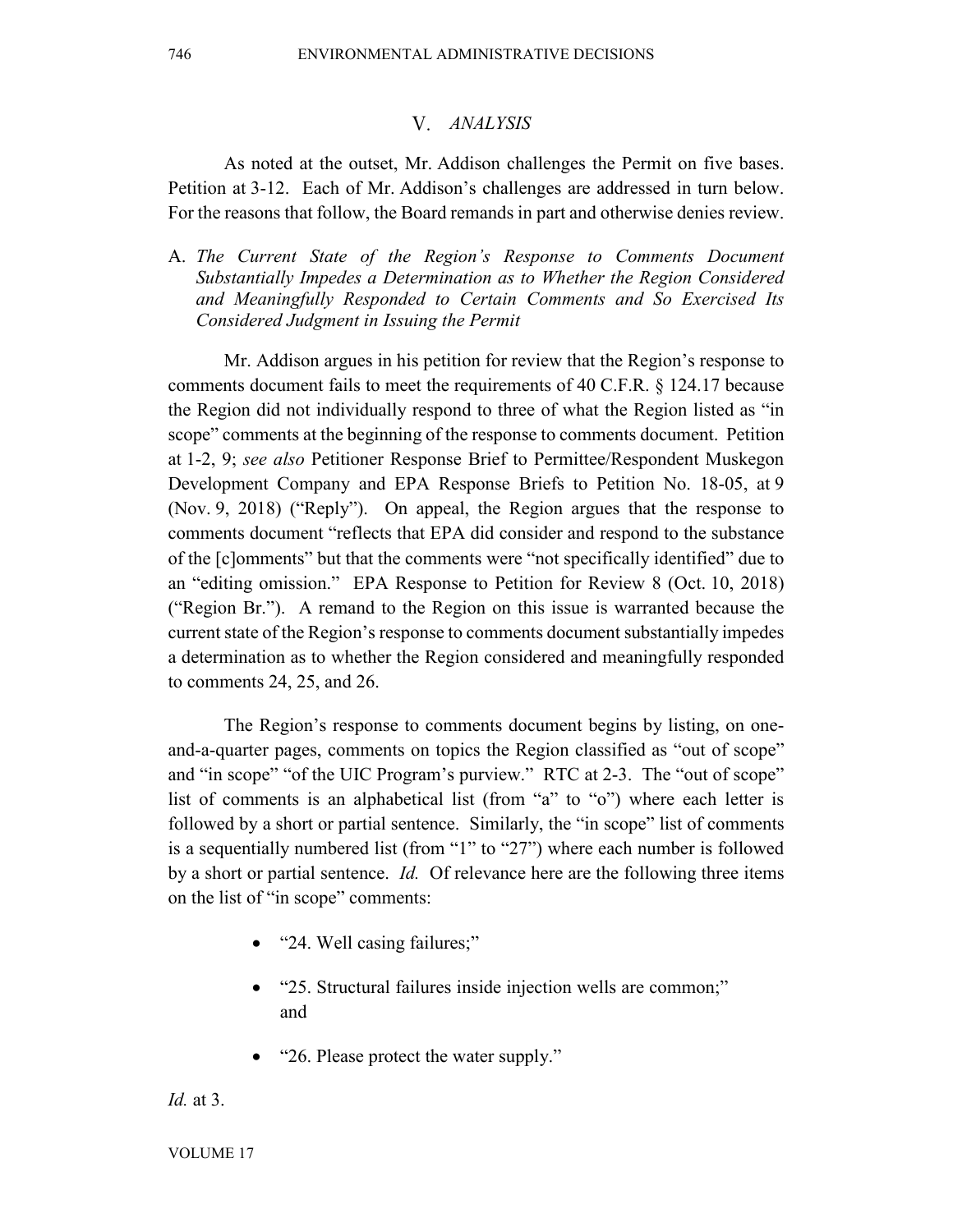Following the "in scope" and "out of scope" lists, the next fourteen pages of the Region's response to comments document individually describe, in a paragraph or more, and respond to, in a paragraph or more, "in scope" comments in numerical order.<sup>[4](#page-7-0)</sup> See id. at 3-16. In doing so, however, the Region skips the "in scope" comments numbered 24, 25, and 26 from the beginning of the document

<span id="page-7-0"></span><sup>4</sup> As an example, for listed "in scope" comment "11. Area of Review not sufficiently protective of USDW's," the response to comments document later provides:

#### **Area of Review not sufficiently protective of USDW's**

**Comment #11:** The described Area of Review ("AoR") evaluation is not sufficient and neither the applicant nor EPA has demonstrated that the proposed fixed radius, assuming there is one, is appropriate to protect USDWs. The draft permit lists one (1) plugged and abandoned well within the 1/4-mile radius of the Area of Review (AOR). However, the MDEQ GeoWebFace map shows a plugged and abandoned well just north of the west edge of Decker Lake. This well appears to be within 1/4 mile of the Holcomb 1-22 well. If it is not, it is beyond the 1/4 mile by just a few feet, and given the extremely small radius of the area of review (AOR) that a permit applicant must address, it would be in keeping with the spirit of the law to include this well in the AOR as well.

**Response #11:** 40 C.F.R. § 147.1155 requires EPA to use a fixed radius AOR of no less than 1/4-mile for Class II wells in Michigan. EPA's technical review of the permit application included analysis of the engineering design of the injection well and cement plugs, evaluation of the site geology to determine the depth of the USDW and the suitability of rock formation(s) for injection, calculation of the maximum injection pressure, and a search for and evaluation of any operating or plugged wells within the AOR that penetrate the injection zone, to assure that USDWs are protected.

Regarding the plugged and abandoned well just north of the west edge of Decker Lake, EPA has reviewed the available data on GeoWebFace and has identified the well to be the McKenna et al-4, a well drilled in 1944 to a depth of 3840 feet. The well proved to be a dry hole (non-oil producing) that was adequately plugged and abandoned. The McKenna et al-4 well did not penetrate the injection zone of the proposed Holcomb 1-22 well, and therefore would not serve as a conduit for the migration of fluids into the USDW.

RTC at 7.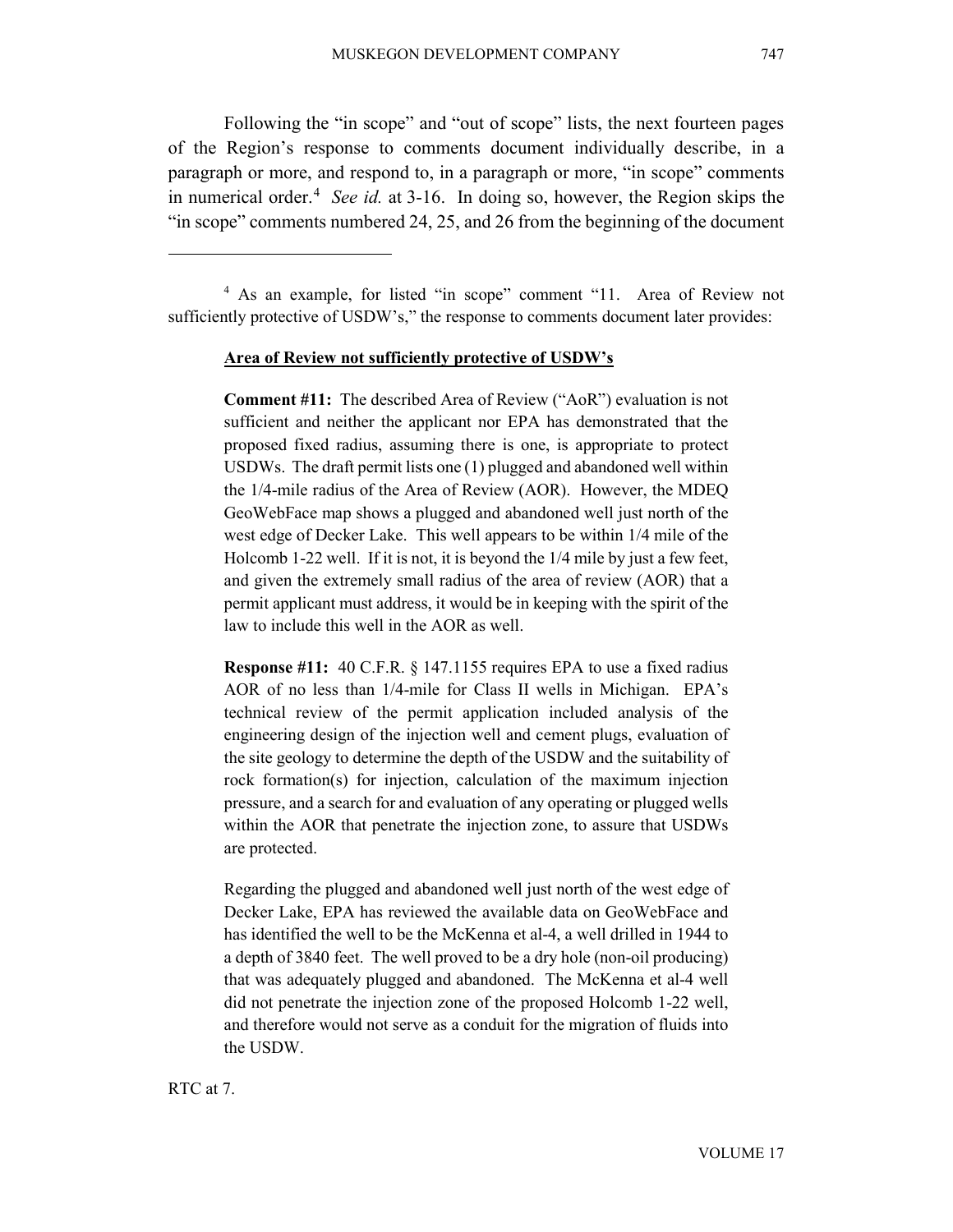without explanation. *See id.* at 16. Instead, comment 27 ("There is insufficient information in the permit application to support a permit decision"), which was listed as "in scope," is identified subsequently as comment 24 and response 24 with a brief paragraph describing the comment and a brief paragraph providing the Region's response. *See id.* This comment and response identified as "24" is the final comment and response in the document. *See id.* In sum, the response to comments document begins with a list of 27 "in scope" comments (at pages 2-3), but the substantive portion of the response document that follows (at pages 3-16) individually recites, describes, and responds to only 24 of the listed "in scope" comments from the beginning of the response to comments document: comments 1 through 23 and comment 27.

The permitting regulations require that the Region issue a response to comments at the time the final permit decision is issued. 40 C.F.R.  $\S$  124.17(a). The response to comments must, among other things, "[b]riefly describe and respond to all significant comments on the draft permit \* \* \* raised during the public comment period, or during any hearing." *Id.* § 124.17(a)(2). The regulations do not prescribe a format that the Region must use in the response to comments, and the requirement to briefly respond to all significant comments "does not require a Region to respond to each comment in an individualized manner," nor do the responses need to match the length or level of detail of the comments. *In re NE Hub Partners, L.P.*, 7 E.A.D. 561, 583 (EAB 1998), *pet. for review denied sub nom. Penn Fuel Gas, Inc. v. EPA*, 185 F.3d 862 (3d Cir. 1999). Thus, the Region has substantial discretion in how it structures its response to comments. And it is generally sufficient for a response to comments to "succinctly address[] the essence of each issue raised," *id.*, so long as the response "address[es] the issues raised in a meaningful fashion" and is "clear and thorough enough to adequately encompass the issues raised by the commenter," *In re Wash. Aqueduct Water Supply Sys.*, 11 E.A.D. 565, 585 (EAB 2004).

In light of this discretion, the Board has routinely upheld response to comments documents that "group related comments together and provide one unified response for each issue." *NE Hub*, 7 E.A.D. at 583; *see, e.g.*, *In re Russell City Energy Ctr., LLC*, 15 E.A.D. 1, 100-01 (EAB 2010); *In re Circle T Feedlot*, 14 E.A.D. 653, 674-75 (EAB 2010). Grouping related comments into a unified response is "an efficient technique, not an indication of unresponsiveness," especially given the regulation's call for brevity when describing and responding to comments. *NE Hub*, 7 E.A.D. at 583; *see Russell City Energy Ctr.*, 15 E.A.D. at 101.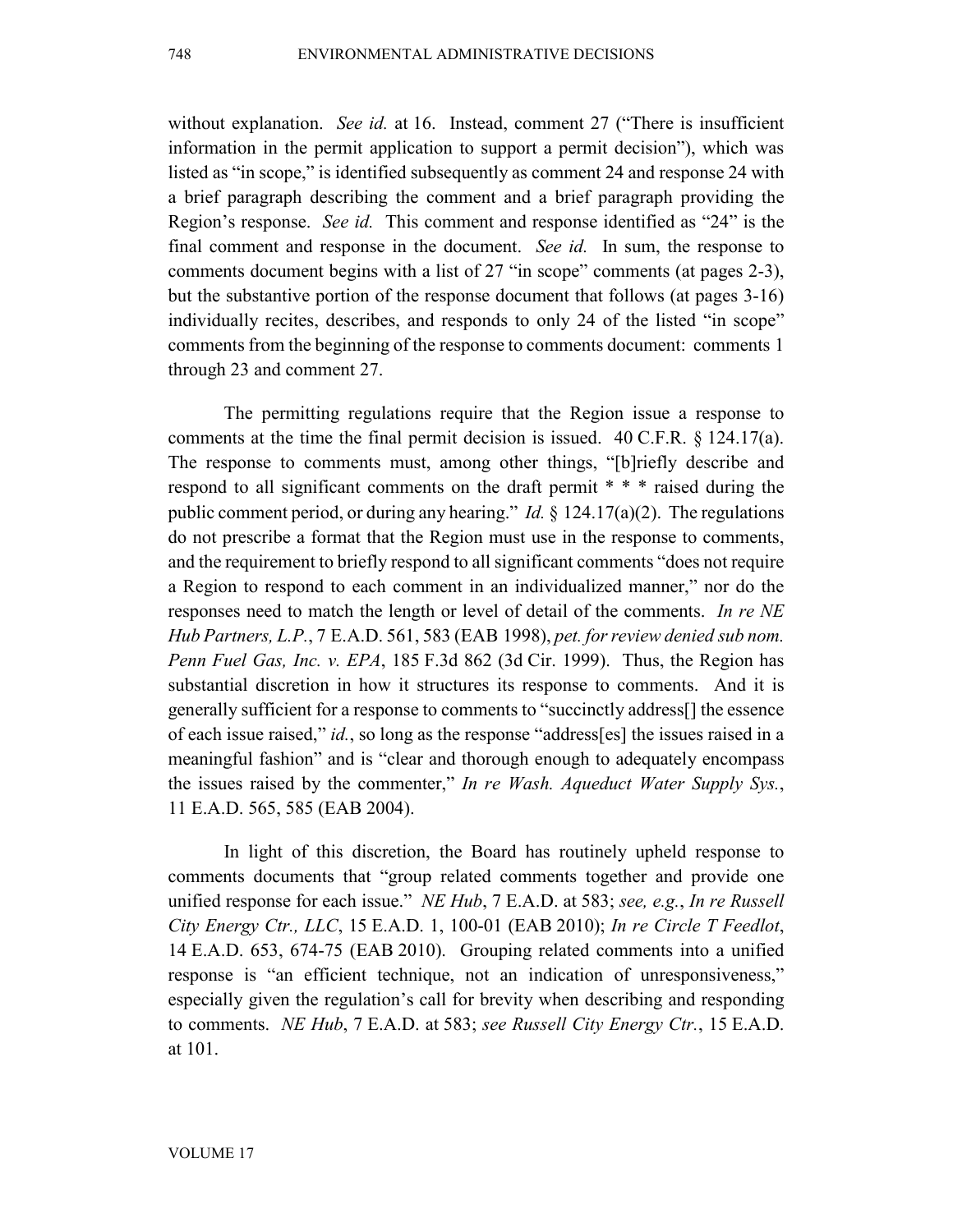A Region similarly has discretion in how it presents its response to a comment (or group of comments). For example, in *Dominion Energy*, the Region chose not to duplicate responses each time they arose and instead wrote in response to some comments that the topic was discussed in more detail elsewhere in the response to comments document. *In re Dominion Energy Brayton Point, LLC*, 12 E.A.D. 490, 529-30 & n.62 (EAB 2006). In addressing an objection that the Region did not cross-reference where the discussions could be found, the Board upheld the Region's approach, noting that "there is no requirement in the regulations that, where the Region's response to a comment relies, at least in part, on its response to another comment, it must explicitly cross-reference such other response by page number or otherwise." *Id.* at 528-30.

At the same time, the Region's discretion to choose how it presents its response to a comment is not unlimited. As the Board observed in *Dominion Energy*, "[i]f cross-referencing ambiguities were to render a response to comments document incoherent, then there might be an issue." *Id.* at 530.And in *Dominion Energy*, while the Board concluded that the Region's "approach [was] discernable" for the most part, *id.*, the Board did remand the permit as to one comment because the Board could not find a response to that comment that the Region stated was "discussed in greater detail elsewhere," *id.* at 589.

Applying those principles here, the Board is stymied in its ability to determine whether the Region considered and responded to comments 24, 25, and 26 and otherwise exercised its considered judgment in issuing the Permit. And it is understandable that the public, including this petitioner, was similarly hindered in its ability to ascertain whether the Region considered and responded to comments 24, 25, and 26. A remand is therefore warranted because the current state of the Region's response to comments document substantially impedes a determination as to whether the Region considered and meaningfully responded to the listed "in scope" comments 24, 25, and 26.

As noted above, the Region gave a numbered list of comments in short or partial sentences and then – as to "in scope" comments 1 to 23 and 27 – described each comment and responded to each comment individually in full paragraphs or more. But, departing from its own approach, the Region omitted individual descriptions of, and responses to, "in scope" comments 24, 25, and 26. And unlike in *Dominion Energy*, nowhere in this response to comments document does the Region state that responses to "in scope" comments 24, 25, and 26 are addressed elsewhere in the document. Those unexplained omissions vary from the approach the Region otherwise took and leave the Region's response to comments document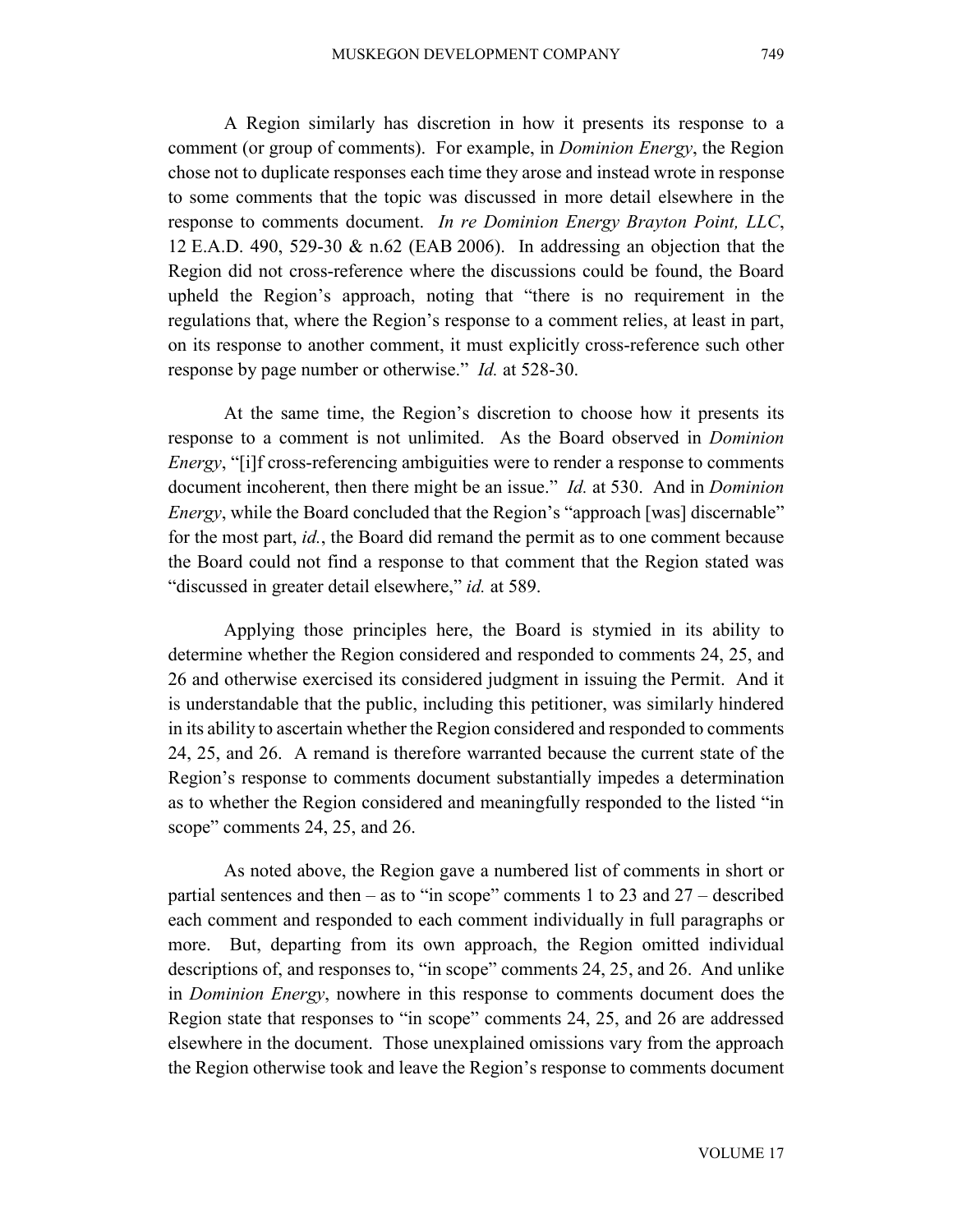without a discernable articulation of comments 24, 25, and 26 and the Region's responses thereto. [5](#page-10-0)

The Region's partial articulation of its rationale in response to Mr. Addison's petition does not cure deficiencies in the response to comments document that the Region issued contemporaneously with the Permit. In his petition, Mr. Addison points out that the Region identified 27 "in scope" comments, but that the Region's detailed descriptions and responses ended at comment and response 24. Petition at 3-4. Apparently not realizing that comment 27 had been renumbered and addressed as comment and response 24, Mr. Addison's petition identifies as omitted comments and responses 25, 26, and 27. *Id.* In response, the Region argues on appeal that the substance of comments 25 and 26 were responded to in other responses. Region Br. at 8-11. Specifically, the Region states that the substance of comment 25 ("Structural failures inside injection wells are common") was responded to in the responses to three other comments: "10. Well design and construction inadequate to protect Underground Sources of Drinking Water (USDW's)," "12. Surface casing is not deep enough to protect USDW's," and "23. Injection well failure rate." *Id.* at 8-9. And the Region states that the substance of comment 26 ("Please protect the water supply") was responded to in the responses to three different comments: "5. Ground water contamination," "6. Leak accident response," and "21. Risk of water pollution at the well." *Id.* at 9. As to comment 27, the Region points out that comment 27 was in fact described and responded to in the substantive portion of the response to comments document, albeit under a different number (specifically, comment 24).

But the Region does not acknowledge the absence of a comment and response to what was comment 24, leaving unexplained where in the response to comments document a description or a response to "in scope" comment 24 may be found. And while the Region argues on appeal that the *responses* to "in scope" comments 25 and 26 may be found in the responses to other individually responded to comments in the body of the response to comments document, it is unclear whether the Region's responses to those other comments addressed comments 25 and 26 because, in part, the Region did not include in the response to comments

<span id="page-10-0"></span><sup>&</sup>lt;sup>5</sup> The Board has recognized that one purpose of the response to comments is to inform the public of the permitting authority's rationale for changes from a draft to final permit. *See In re ConocoPhillips Co.*, 13 E.A.D. 768, 780, 783 (EAB 2008). Likewise, the response to comments informs the public why the permitting authority did not make changes from a draft to final permit in response to issues raised in comments.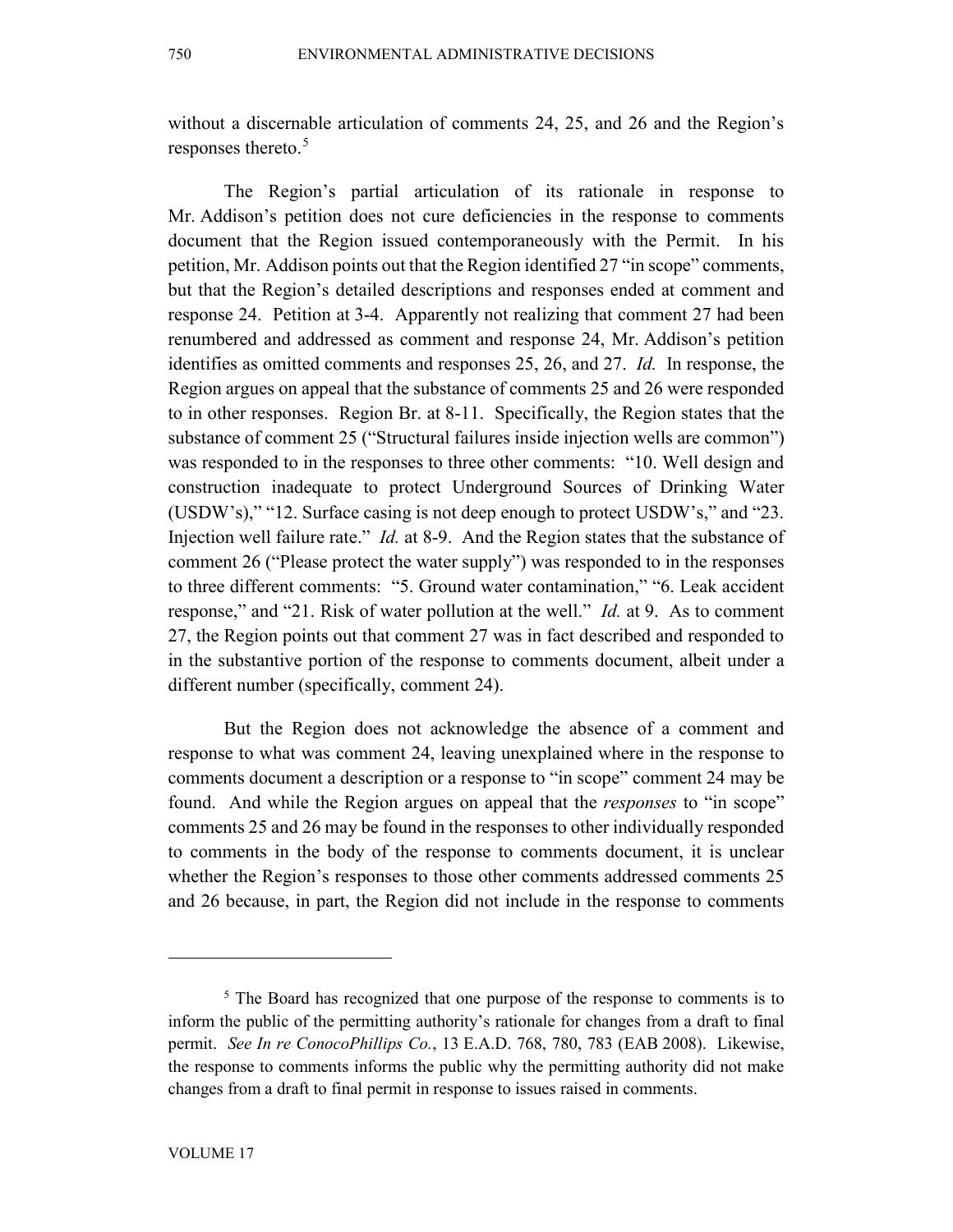document an adequate description of how and whether comments 25 and 26 were addressed.

It may well be that the Region considered comments 25 and 26 alongside its consideration of comments 5, 6, 10, 12, 21, and 23, as stated in the Region's brief. *See* Region Br. at 8-9. Or it may well be, as Muskegon argues on appeal, that the Region ultimately determined the comments were not significant under 40 C.F.R.  $\S 124.17(a)(2)$ .<sup>[6](#page-11-0)</sup> Muskegon Development Company's Response to Petition No. 18-05, at 11-14 (Oct. 19, 2018) ("Muskegon Br."). However, neither of those approaches is discernable from the response to comments document issued, as required by 40 C.F.R. § 124.17, at the time of the final Permit decision. The Region cannot overcome a failure to meaningfully consider and address significant comments when issuing the final Permit by supplying articulations on appeal to the Board. *See In re West Bay Expl. Co.*, 17 E.A.D. 204, 224-25 (EAB 2016); *accord In re Chem. Waste Mgmt. of Ind., Inc.*, 6 E.A.D. 144, 151-52 (EAB 1995) (remanding permit and declining to accept argument advanced for first time on appeal that was not supported by the record).

To reiterate, the Region is not required to give individual point-by-point responses to each comment and the Board has upheld permits where unified responses were given to groups of related comments so long as the responses addressed the essence of each significant issued raised. *See Dominion Energy*, 12 E.A.D. at 529-30; *In re Hillman Power Co.*, 10 E.A.D. 673, 695-97 & n.20 (EAB 2002); *NE Hub*, 7 E.A.D. at 582-84. However, whatever the Region's approach, the response to comments document must demonstrate that the Region considered and responded to all significant comments. Based on the current response to comments document, the Board is substantially impeded in determining whether the Region did that and considered and responded to what it listed as "in scope" comments 24, 25, and 26 and so exercised its considered judgment in issuing the Permit. [7](#page-11-1)

<span id="page-11-0"></span><sup>6</sup> The Board notes that the Region does not argue before the Board that it made a conclusion that these comments were not significant under 40 C.F.R. § 124.17(a)(2).

<span id="page-11-1"></span><sup>&</sup>lt;sup>7</sup> Issues regarding the certified index to the administrative record in this case reinforce the need to remand the Permit for the Region to address comments 24, 25, and 26. The Region is required to file with the Board "a certified index of the administrative record, and the relevant portions of the administrative record within 30 days after the filing of a petition." 40 C.F.R. § 124.19(b)(2). As noted above, *supra* note 3, the final Permit was not on the certified index filed with the Board. And further, although the final Permit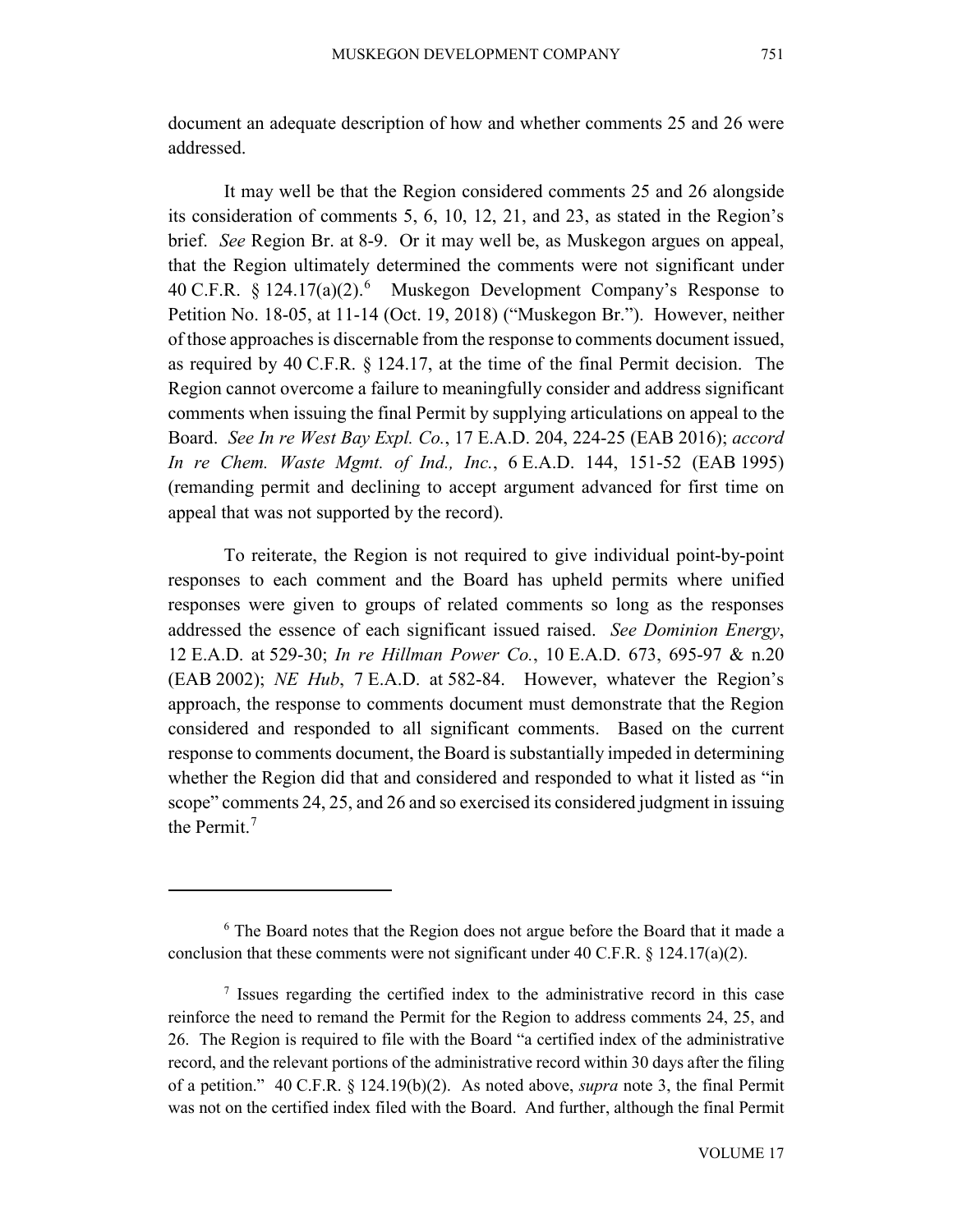The Board therefore remands the Permit for the Region to address listed "in scope" comments 24, 25, and 26 and to take further action, if appropriate.

## B. *Mr. Addison's Environmental Justice Arguments*

A comment on the draft permit – "in scope" comment  $20$  – asked the Region to consider the high percentage of low-income population near the well site and claimed that this population has a higher rate of reliance on groundwater resources for drinking water than other populations. RTC at 13. The Region's response to that comment stated that one of the environmental justice ("EJ") screening factors "identified by EPA was that 56% of the local population were in the low income level." *Id.* For context, the entirety of the Region's response to comment 20 was:

EPA considers a number of factors in review of a permit application, including environmental justice (EJ) screening to identify areas where people are most vulnerable or may be exposed to different types of pollution, in order to assure that no group of people should bear a disproportionate share of the negative environmental consequences resulting from industrial, governmental and commercial operations or policies. *One of those EJ screening factors identified by EPA was that 56% of the local population were in the low income level.* Other factors include evaluation of the well design; plugging and abandonment plan; and, geological suitability of the rock formations for injection.

*Id.* (emphasis added).

Mr. Addison argues that the Region erred in its environmental justice review when issuing the Permit. He maintains that the Region's analysis of environmental justice issues should have considered additional demographic factors about the local area, Petition at 4-6, and that the response to comments on environmental justice was inadequate, *id.* at 11. The Region argues that the Board

and the response to comments document are dated July 3, 2018, the certified index filed by the Region was signed on June 25, 2018, which is prior to that date. Finally, the certified index lists dates for several documents that differ from the dates on the documents themselves. For example, the entry on the certified index for the Region's response to comments document has that document as being dated June 20, 2018, not July 3, 2018. While those errors in the certified index are not the basis for the Board's remand in this case, they do reinforce the need for the Region to take greater care in documenting its permitting decisions.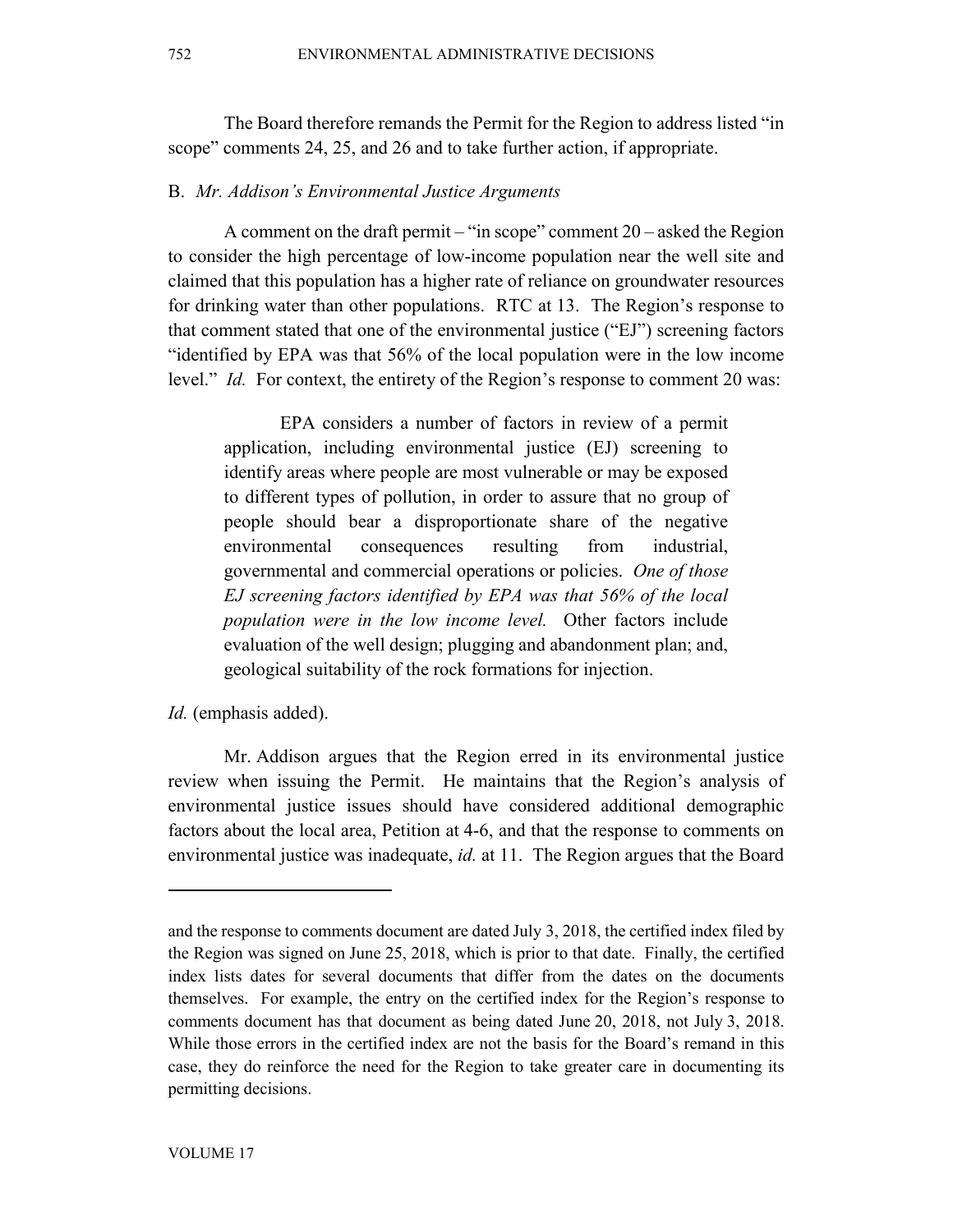should dismiss these parts of the petition because they raise new issues that were not raised during the permitting process, they fail to confront the Region's response to comments, and the Region met any substantive requirements to consider and analyze environmental justice issues. Region Br. at 11-13. For the reasons that follow, the Board denies in part and remands in part Mr. Addison's environmental justice claims.

# 1. *Mr. Addison Did Not Preserve for Review His Arguments Regarding Consideration of Certain Other Demographic Factors*

Mr. Addison first argues that the Region's environmental justice screen should have considered the local population's education, disability status, health insurance status, veteran status, minority population, unemployment rate, household and household/per capita income, and reliance on tourism and agricultural industries. *See* Petition at 4-6, 11. As explained further below, some of these factors were used; for the other factors, the issue has not been preserved for review.

The EJ screen in the administrative record (dated August 18, 2016) did in fact examine some of the factors that Mr. Addison claims in his petition were not considered by the Region – minority population, low income population, population with less than high school education, and age of population. Region 5, U.S. EPA, *EJSCREEN Report* 3 (Aug. 18, 2016) (A.R. 1) ("EJ Screen Report").

With respect to the other factors, Mr. Addison fails to identify where in the comments on the draft permit those issues were previously raised. A petitioner before the Board must demonstrate, among other things, "that each issue being raised in the petition was raised during the public comment period (including any public hearing)." 40 C.F.R. § 124.19(a)(4)(ii); *see, e.g.*, *In re Penneco Envtl. Solutions, LLC*, 17 E.A.D. 604, 617-18 (EAB 2018); *In re Seneca Res. Corp.*, 16 E.A.D. 411, 415 (EAB 2014). As the Board has previously explained, that regulation "is not an arbitrary hurdle, placed in the path of potential petitioners simply to make the process of review more difficult." *In re BP Cherry Point*, 12 E.A.D. 209, 219 (EAB 2005); *accord In re City of Taunton Dep't of Pub. Works*, 17 E.A.D 105, 122 (EAB 2016), *aff'd*, 895 F.3d 120 (1st Cir. 2018), *cert. denied*, 139 S. Ct. 1240 (2019); *In re City of Palmdale*, 15 E.A.D. 700, 721 (EAB 2012). Instead, the requirement to raise comments during the permitting processes "serves an important function related to the efficiency and integrity of the overall administrative scheme." *BP Cherry Point*, 12 E.A.D. at 219; *see also In re Encogen Cogeneration Facility*, 8 E.A.D. 244, 249-50 (EAB 1999).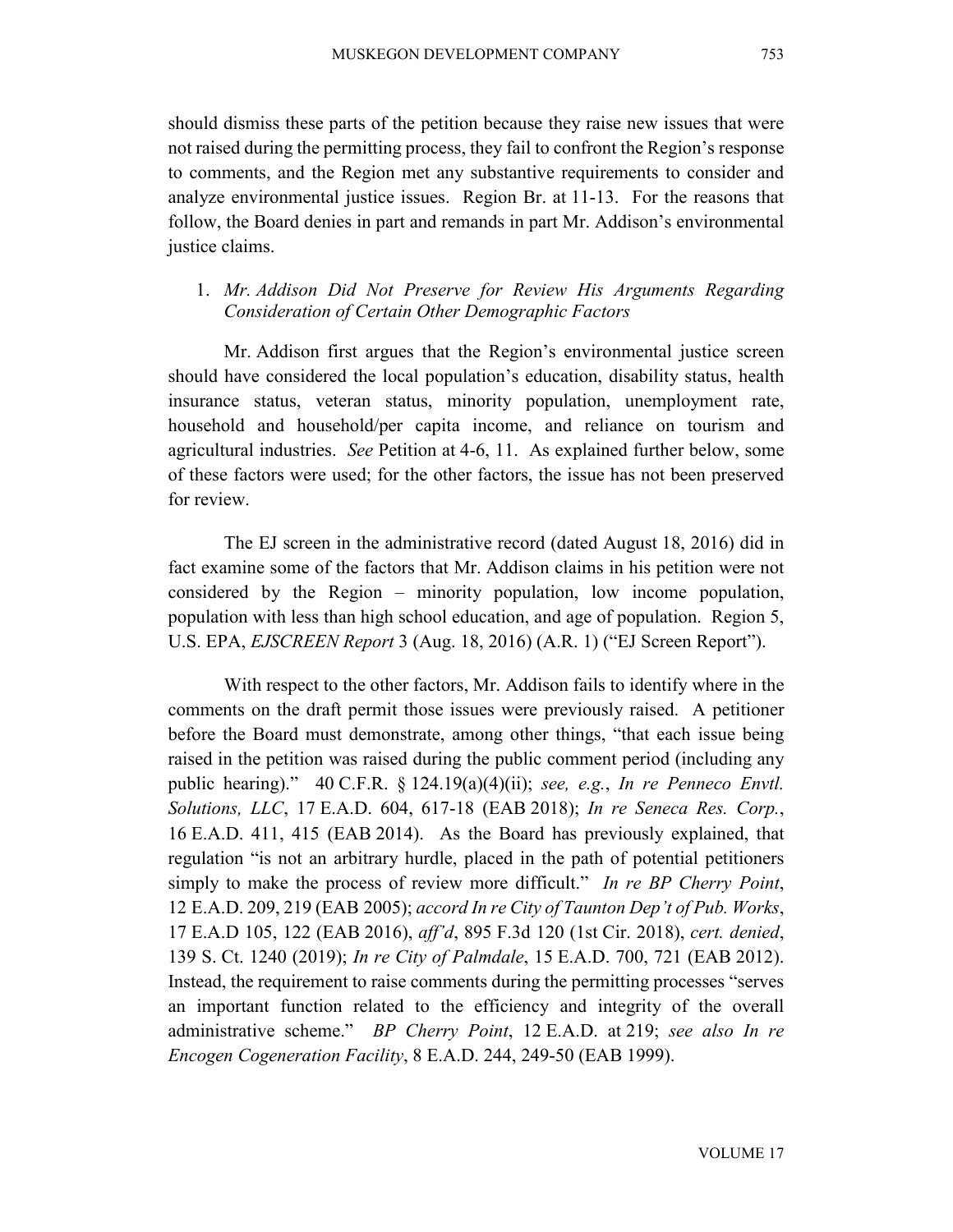754 ENVIRONMENTAL ADMINISTRATIVE DECISIONS

Here, Mr. Addison's petition fails to identify any comment during the public comment process that argued the Region should have included the additional demographic factors identified in his petition in the Region's EJ screen prior to issuing the Permit. The Board therefore concludes that Mr. Addison's claim regarding additional demographic factors he believes should have been considered has not been preserved and denies review.<sup>[8](#page-14-0)</sup>

# 2. *The Board Is Unable to Determine Whether the Region Appropriately Evaluated the Environmental Justice Implications of the Permitting Action*

In his petition for review, Mr. Addison also maintains that the Region's reference to the EJ screening it prepared is an "inadequate" response to concerns raised about impacts on the low-income population in the well area. Petition at 11. According to the Region, its response to the comment and the EJ screen in the administrative record "detail EPA's consideration of EJ factors in issuing the Permit" and Mr. Addison has not met his burden to show that the Region's analysis is clearly erroneous. Region Br. at 13.

As previously stated, the Executive Order on Environmental Justice gives permitting authorities discretion to determine how best to implement its mandate within the confines of existing law. The Executive Order does not, however, dictate any particular outcome in a permit decision, and a Region's permitting role under the UIC program is limited to implementing the requirements of the SDWA and the UIC regulations promulgated under the SDWA. *See In re Envotech, L.P.*, 6 E.A.D. 260, 280 (EAB 1996). Thus, as the Region correctly points out on appeal, Region Br. at 3, in *Envotech* the Board recognized that a Region has no authority to deny or condition a UIC permit where the permittee has demonstrated full compliance with the statutory and regulatory requirements, *Envotech*, 6 E.A.D. at 280. But the Board also explained in *Envotech* a point that the Region does not appear to have addressed in its response to comments document and does not acknowledge on appeal – that there are two areas where a Region has the discretion to implement the Executive Order on Environmental Justice: the "public participation" procedures of 40 C.F.R. part 124 and the UIC regulatory "omnibus authority." 6 E.A.D. at 281.

<span id="page-14-0"></span><sup>&</sup>lt;sup>8</sup> The Board notes that the record in this case indicates that the Region used the Agency's Environmental Justice Screening and Mapping Tool, which is publicly available. *See* U.S. EPA, *EJSCREEN: Environmental Justice Screening and Mapping Tool*, https://www.epa.gov/ejscreen (last visited Apr. 29, 2019).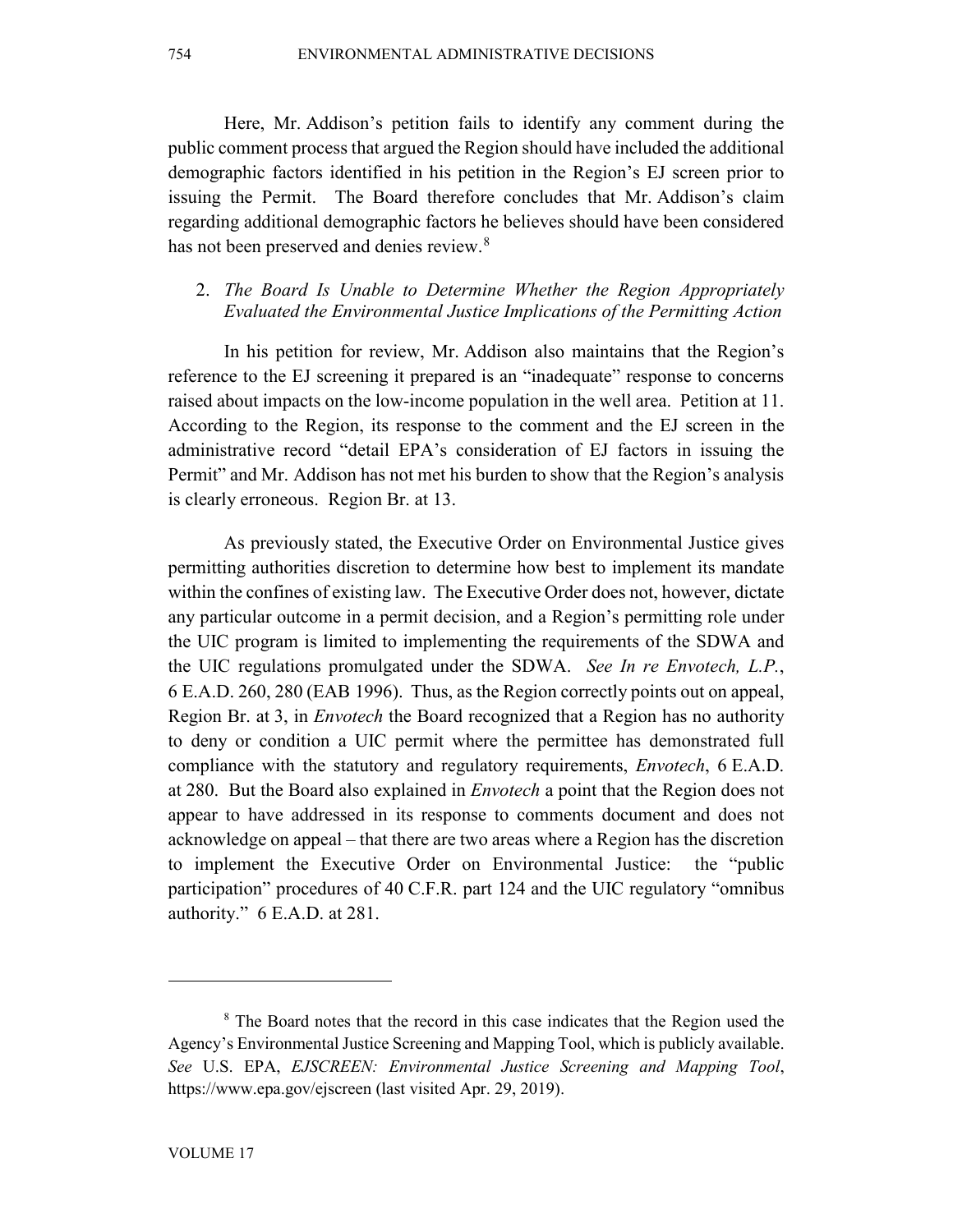First, a Region has discretion under the procedural regulations in 40 C.F.R. part 124 "to assure early and ongoing opportunities for public involvement in the permitting process," "if a Region has a basis to believe" that a proposed UIC permit "may somehow pose a disproportionately adverse effect on the drinking water of a minority or low-income population." *Id.* And second, under the UIC regulatory omnibus authority, a Region has authority to impose, on a case-by-case basis, conditions necessary to prevent the migration of fluids into underground sources of drinking water. *Id.* at 281-82; *see* 40 C.F.R. § 144.52(a)(9); *In re Beeland Grp., LLC*, 14 E.A.D. 189, 208 (EAB 2008). Under the UIC regulatory omnibus authority, the Region can ensure the protection of the USDWs, including those upon which the minority or low-income community may rely. *Envotech*, 6 E.A.D. at 280-81. $^{9}$  $^{9}$  $^{9}$ 

As the Region noted in its response to comments document, an EJ screen was performed and it identified that 56% of the local population is considered low income. RTC at 13. The Region's response to comments document does not state, however, what implications this EJ screen result had, if any, for this permitting action. *See id.* The Region's brief before the Board similarly gives no explanation of what implication the EJ screen result had, if any, and merely states that the response to comments document and underlying EJ screen in the administrative record "detail EPA's consideration of EJ factors in issuing the Permit." Region Br. at 13.

Thus, the Region provides no explanation in response to comment 20 for how the results from the EJ screen are included, or not included, in its consideration. The administrative record does contain a "Review" table that states "EJSCREEN: there is one parameter  $> 20\%$ : Low Income Population is 56%." Region 5, U.S. EPA, *Review of Geographic Factors Related to UIC Permit Issuance* 1 (Aug. 18, 2016) (A.R. 1). And an accompanying EJ screen report indicates that for low income population, the country-wide average is 35%, the EPA Region 5 average is 33%, and the state-wide average is 35%. EJ Screen Report at 1 (showing

<span id="page-15-0"></span><sup>&</sup>lt;sup>9</sup> The UIC regulatory omnibus authority does not, however, allow the Region to redress impacts on a minority or low-income population that are unrelated to the protection of USDWs. *See Envotech*, 6 E.A.D. at 281-82 ("The Region would not have the authority to redress impacts unrelated to the protection of [USDWs], such as alleged negative impacts on the community, diminution in property values, or alleged proliferation of locally undesirable land uses.").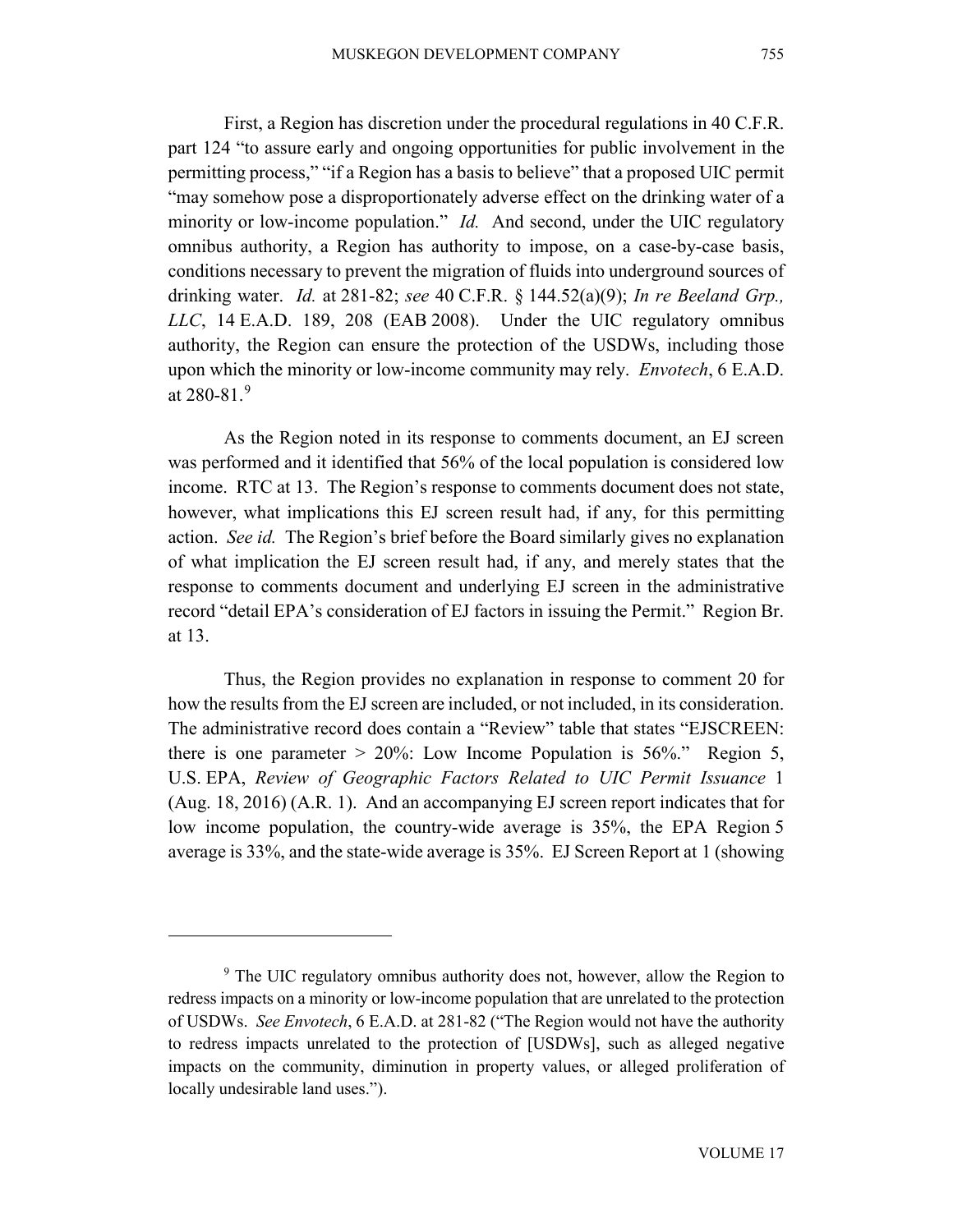EJ screen for three-mile ring centered at well site).<sup>10</sup> In particular, the Region leaves unanswered what implication(s), if any, the fact that 56% of the local population is considered low income has for this permitting action.

The Region cannot deny or condition a UIC permit based on environmental justice considerations where the permittee has demonstrated full compliance with the statutory and regulatory requirements. *Envotech*, 6 E.A.D. at 280. But in responding to a comment that the "[l]ow income population of the well area should be factored into the permit decision," the Region needed to do more than simply state that it had performed an EJ screen identifying that "56% of the local population were in the low income level." Specifically, it needed to then explain whether it considered the fact that 56% of the population is low income in its permitting action and whether and how it chose to exercise its discretion under the UIC permitting program through enhanced public participation and use of its UIC regulatory omnibus authority. The Board therefore remands the Permit for the Region to provide that explanation in response to comment 20 and to take further action, if appropriate, in light of that explanation.

# C. *Mr. Addison Did Not Preserve for Review His Argument Regarding Preexisting Risks to Underground Sources of Drinking Water*

In what he terms an argument regarding preexisting risks to drinking water, Mr. Addison maintains that "[l]iterally the entire community relies on underground wells for their water supply." Petition at 6. He then cites recommendations from an EPA website that provides information on the importance of testing private drinking water wells for contaminants on a regular basis, especially when circumstances change, such as when there is "new construction or industrial activity" nearby. *Id.* at 6-7, 15 (citing U.S. EPA, *Protect Your Home's Water*, https://www.epa.gov/privatewells/protect-your-homes-water (last visited Apr. 29, 2019)). Mr. Addison asserts that "[t]he people who live here just don't have the money to afford the tests that the EPA says they need to protect themselves and

<span id="page-16-0"></span> $10$  The Region's brief states that "the underlying EJ Screen" is document 1 in the administrative record. Region Br. at 13. And the first four pages of the administrative record that the Region filed with the Board is in fact the EJ screen. Yet the certified index of the administrative record that the Region filed with the Board lists Muskegon's permit application as document 1. The certified index also does not otherwise list any document that seems to match or encompass the environmental justice screening. Again, as previously noted, *supra* note 7, while those errors are not the basis for the Board's remand in this case, they do reinforce the need for the Region to take greater care in documenting its permitting decisions.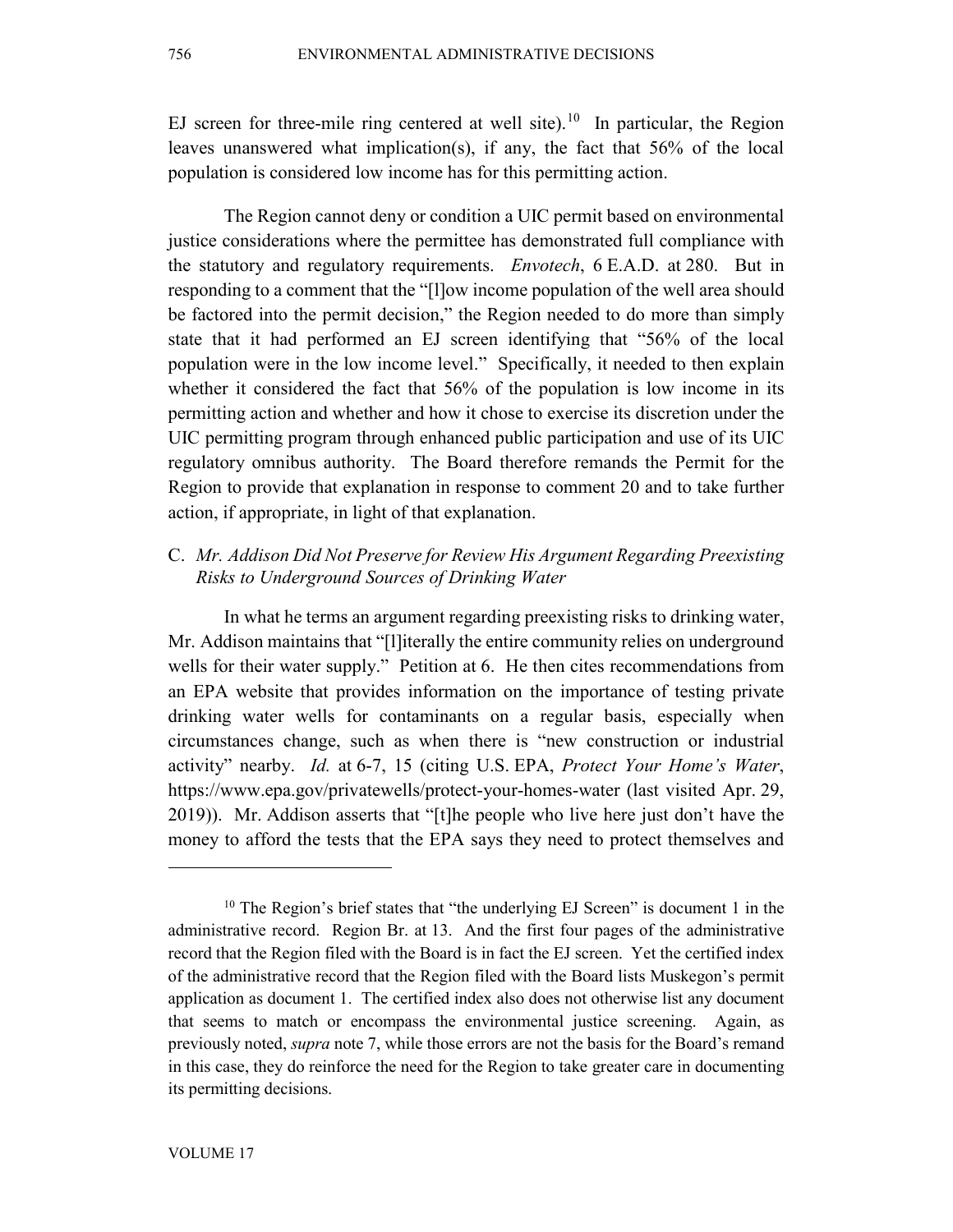their families from the risks of this project, risks such as contamination of their drinking water." *Id.* at 7. From that, Mr. Addison concludes the Region erred in issuing the Permit. The Region argues that the additional testing recommendation issue was not preserved for review and that the petition does not confront the Region's response on similar, or the same, issues. Region Br. at 13-14.

Mr. Addison's petition does not identify any comment during the public comment process that argued the Region should consider costs to homeowners of additional well testing prior to issuing the Permit, as required by 40 C.F.R. § 124.19(a)(4)(ii). *See* Petition at 6-7. That claim has therefore not been preserved for review. The Region did identify a comment asking whether "Muskegon Development Company [will] pay for regular water testing for nearby residents" as "out of scope" comment d. RTC at 2. But as to that comment, Mr. Addison's petition fails to demonstrate that the Region clearly erred when it determined that it was out of scope of the UIC permitting program or that review is otherwise warranted. The Board therefore denies review on this issue.

# D. *Mr. Addison Fails to Demonstrate Clear Error by the Region or That Review Is Otherwise Warranted Regarding Risks to Aquifers from Water Withdrawals*

Mr. Addison makes three arguments that the Region's responses to comments on groundwater contamination issues are inadequate because they did not consider the effect Muskegon's withdrawal of groundwater to inject into the Holcomb 1-22 well would have on the characteristics of the affected aquifers. Petition at 7-10. As explained below, Mr. Addison's petition fails to demonstrate that the Region clearly erred regarding the issue of potential impacts to aquifers from groundwater withdrawals by Muskegon or that review is otherwise warranted. The Board addresses Mr. Addison's first two arguments as they are related and then turns to his third argument on this issue.

First, Mr. Addison identifies responses to comments by the Region that he argues are deficient because the responses did not consider issues associated with water withdrawal from aquifers. *Id.* at 7-10; *see, e.g.*, *id.* at 8-9 (stating that response to comment 10 is inadequate "because it mentions nothing of how the act of water withdrawal might affect USDW's" and that responses to comments 11, 12, 21, 23, and 24 are inadequate because "[t]he responses to these comments make no mention of lowered water tables causing increased contaminants in residential wells, and they should do this simply for the sake of complete analysis of the problem").

Second, and along the same line as Mr. Addison's first argument, Mr. Addison challenges the Region's response to comment 13 – arguing that fresh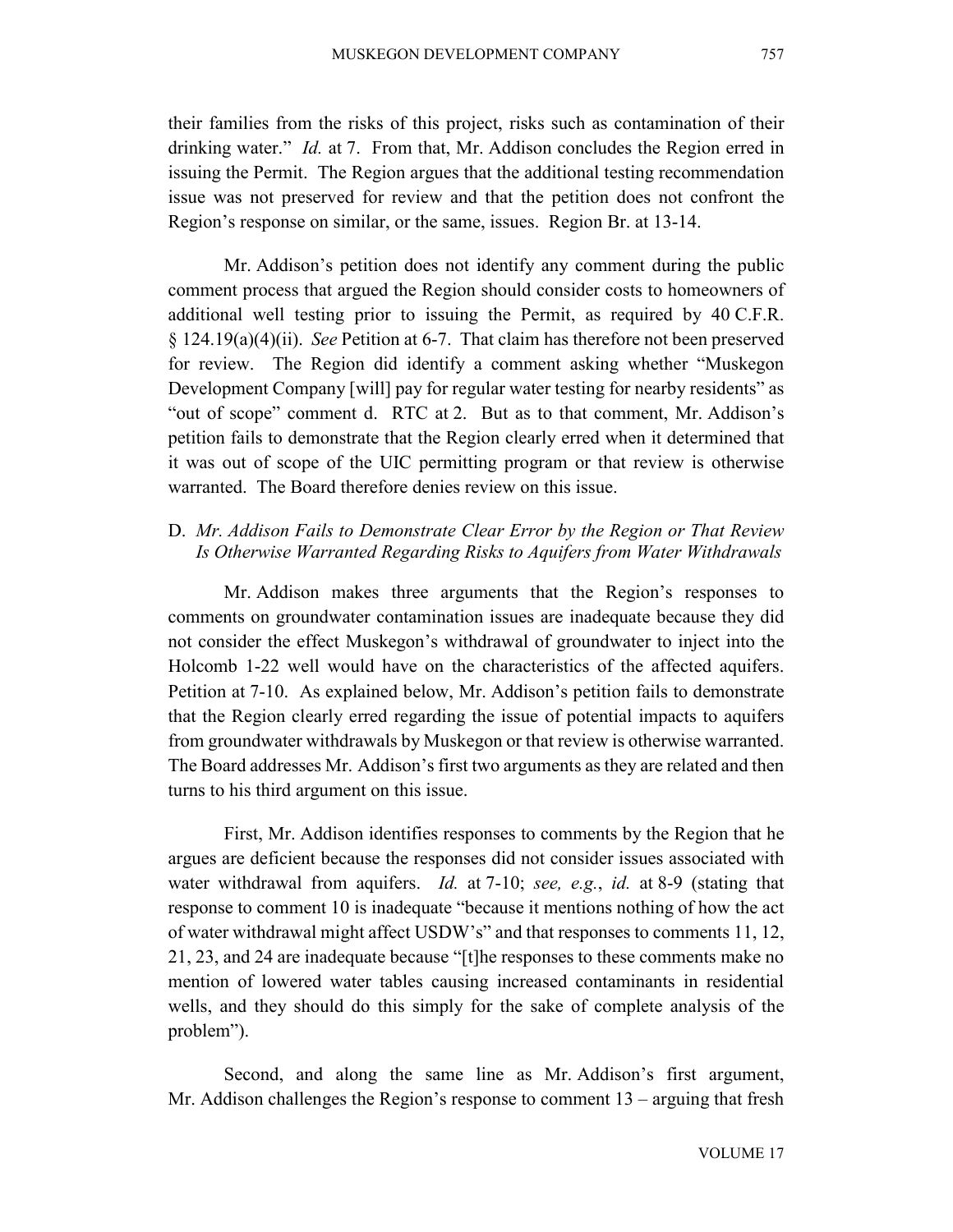water should not be used for injection in lieu of brine at the Holcomb 1-22 well and that the Region should consider the aquifer from which the fresh water is coming. *Id.* at 9; *see* RTC at 9. Mr. Addison believes that "[i]f the EPA is going to approve this project, the EPA should address the issue of depleted aquifer levels causing water levels to drop or quantities of naturally occurring toxins to increase relative to the amount of water." Petition at 9.

With respect to those two arguments, the Region explained in its response to comment 13 that the SDWA and the UIC permitting program regulate risks to USDWs from injection activities and that it is Michigan that regulates groundwater including the volume or rate of groundwater withdrawals. RTC at 9. Put another way, consideration of aquifers from which the fresh water will be drawn is outside the scope of the SDWA and the UIC permitting program. It is therefore entirely consistent with the Region's reasoning – that it is Michigan, not the SDWA or the UIC permitting program, that regulates groundwater and the volume and rate of groundwater withdrawal – that the Region's response to other comments would not address risks to aquifers associated with withdrawal of water that Muskegon may use. Mr. Addison's petition fails to demonstrate that the Region clearly erred in its determination that the purview of the SDWA and UIC permitting program is limited to risks to USDWs from injection activities at the Holcomb 1-22 well and does not extend to risks to aquifers associated with withdrawal of water that Muskegon may use for injection at the Holcomb 1-22 well.

Third, Mr. Addison argues that the Region's response to comment 16, that injection wells can drain aquifers and cause earthquakes, is inadequate. Petition at 9-10; *see* RTC at 11. According to Mr. Addison, the Region's response to comment 16 on water withdrawals and seismicity is inadequate because it: (1) only addresses earthquakes and not other problems associated with draining an aquifer; (2) does not mention the criteria for the technical review of seismicity concerns associated with the Holcomb 1-22 well; (3) fails to define excessive high injection pressure and fluid volumes; and (4) concludes that studies of wells in Oklahoma cannot reasonably be extrapolated to the Holcomb 1-22 well in Michigan without providing relevant studies. Petition at 10. Mr. Addison's arguments fail to demonstrate any clear error by the Region, or that review is otherwise warranted.

With respect to Mr. Addison's first critique on water withdrawals and seismicity, as previously explained, the Region determined that the purview of the SDWA and UIC permitting program is limited to risks to USDWs from injection activities at the Holcomb 1-22 well and does not extend to risks to aquifers associated with withdrawal of water that Muskegon may use for injection at the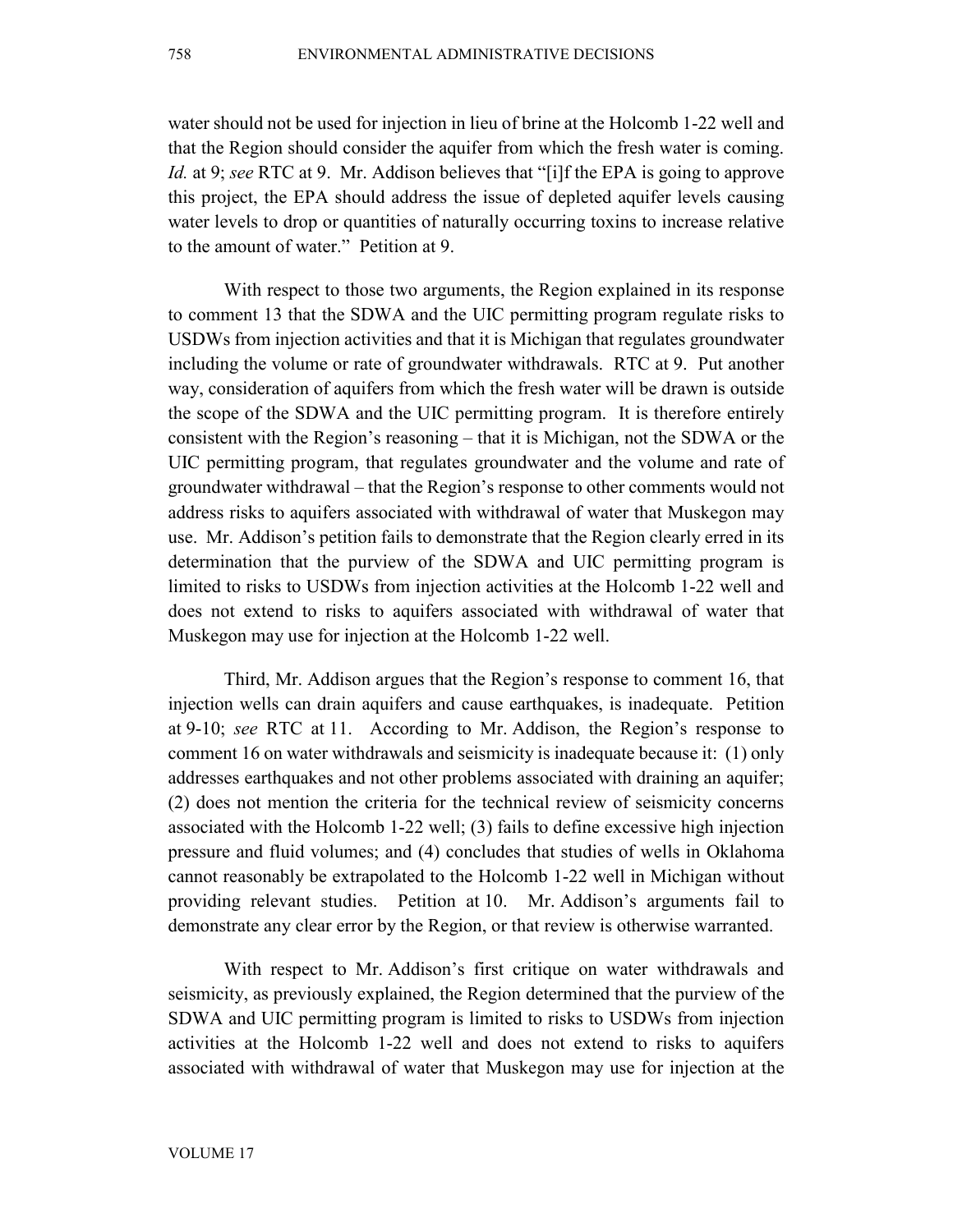Holcomb 1-22 well. Mr. Addison's petition fails to demonstrate that the Region clearly erred in coming to this determination.

Mr. Addison's final three critiques of the Region's response to comment 16 on water withdrawals and seismicity are somewhat unrelated to his claim that the Region erred by not considering the effect on aquifers that Muskegon's withdrawal of groundwater to inject into the Holcomb 1-22 well might have. Instead, Mr. Addison's final three critiques seem directed at the Region's response to the comment's seismicity concerns. The Region's response to seismicity concerns are not, however, solely found in the response to comment 16. In addition to comment 16 and the Region's response to it, the Region also described and responded to at least two other comments related to seismicity: "15. Excessive injection into wells can cause earthquakes" and "17. Earthquake hazards from injection wells." RTC at 2, 10-11. To review the Region's consideration of seismicity concerns raised in comments, it is appropriate to consider those additional comments and the Region's responses when evaluating Mr. Addison's contentions.

For example, Mr. Addison argues that the response to comment 16 does not mention the criteria for the technical review of seismicity concerns; however, the Region explained its technical review in its response to comment 15. In that response, the Region explained that, according to historical data compiled by the U.S. Geological Survey ("USGS"), Clare County (where the Holcomb 1-22 well is located) is considered a low risk area regarding earthquakes. *Id.* at 10. The Region then noted that of the five historic earthquakes cited by the USGS in its website report on Michigan earthquake history, none were in Clare County and the depths of the earthquakes were determined by geologists to be more than 19,000 feet below ground, far deeper than any existing Class II injection wells. *Id.* Based on that data, and by using the EPA Injection-Induced Seismicity Decision Model flow chart, the Region concluded that "no seismicity concerns related to the proposed injection into the Holcomb 1-22 well were identified." *Id.*; *see* William K. Tong, U.S. EPA, *Seismic Risk Evaluation, Permit No. MI-035-2D-0035* (Sept. 28, 2016) (A.R. 23) (documenting EPA permit writer's eleven page seismic risk evaluation, which includes the "Injection-Induced Seismic Decision Model for UIC Directors"). Thus, Mr. Addison's petition fails to demonstrate clear error by the Region with respect to the criteria for the technical review of seismicity concerns associated with the Holcomb 1-22 well.

With respect to Mr. Addison's argument that the response to comment 16 failed to explain what injection pressures might contribute to seismicity issues, the Region noted in response to comment 17 that "[t]he injection pressure and fluid volume for the proposed Holcomb 1-22 well in Michigan, combined with the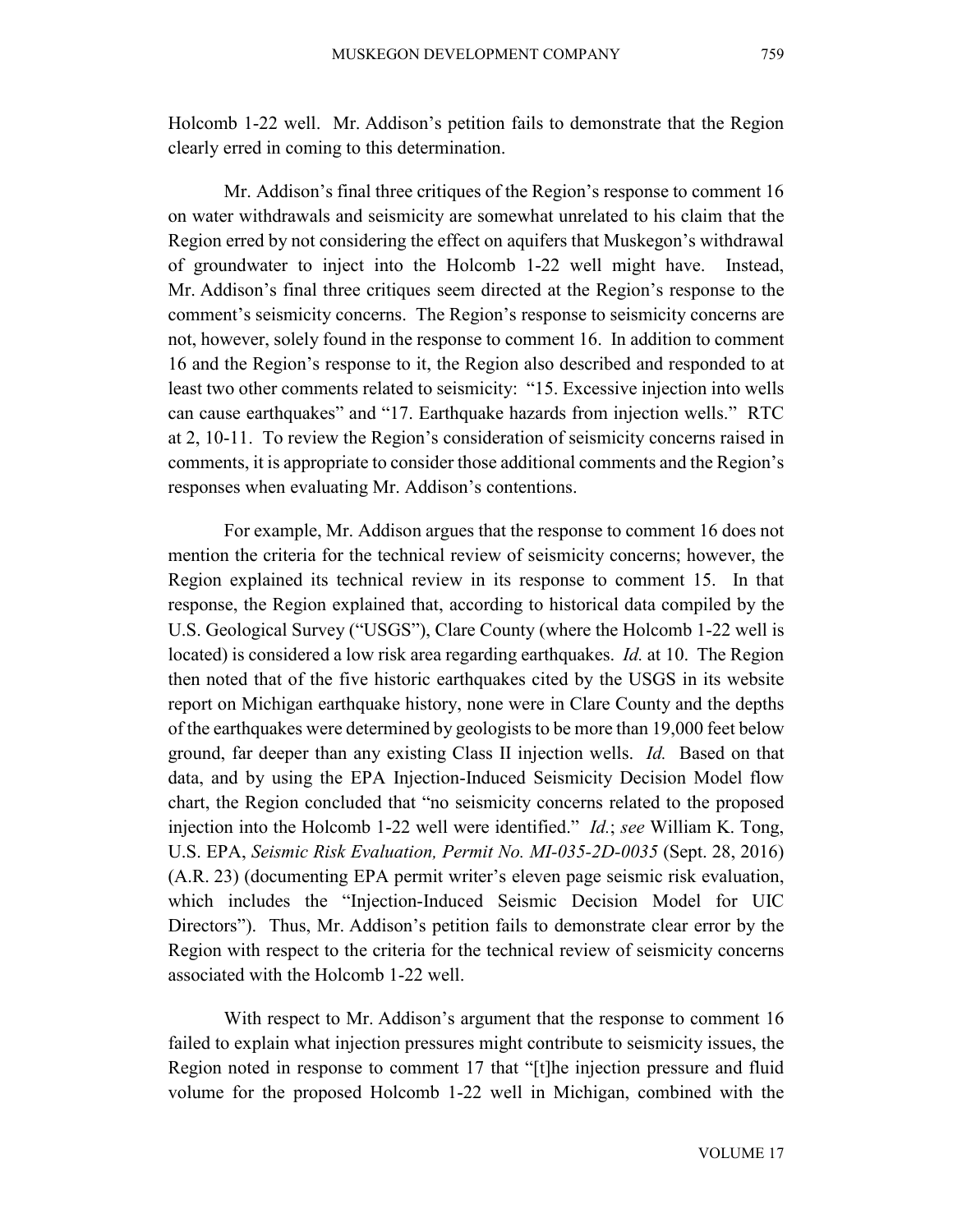general lack of fault zones, are an unlikely scenario for injection-induced earthquakes related to the Holcomb 1-22 well." RTC at 11. Mr. Addison's argument ignores that the Region reviewed the permit application and included in the Permit a maximum injection pressure of 3238 pounds per square inch gauge. *Id.* at 6; *see* Draft Permit pt. III.A, at A-1; Statement of Basis at 2; Region 5, U.S. EPA, *Calculation of Well-Specific Pressure Effects* 1 (Sept. 16, 2016) (A.R. 13). The Region concluded that such a limitation in the Permit on injection pressure will ensure that pressure during injection does not initiate fractures in the injection zone and will prevent the confining rock formation from fracturing. RTC at 6; *see*  Statement of Basis at 2; *see also* 40 C.F.R. §§ 144.52(a)(3), 146.23(a)(1) (requiring maximum pressure limit to be set at level assuring new factures will not be created

and existing factures will not be propagated in the confining zone). Finally, under the Permit, Muskegon cannot commence injection in the well until it demonstrates mechanical integrity, submits a report for EPA review, and receives a written authorization to inject from EPA. RTC at 11; *see* Draft Permit pts. I.E.10, I.E.17, at 7, 9. In light of the foregoing, Mr. Addison's petition fails to demonstrate any

clear error by the Region in its analysis of injection pressure and fluid volumes. Finally, Mr. Addison notes that the Region concluded that studies of wells in Oklahoma cannot be reasonably extrapolated to the Holcomb 1-22 well in Michigan, and then he asks what the relevant studies are. Petition at 10. Mr. Addison's criticism fails to acknowledge the comment to which the Region was responding. Specifically, comment 16 stated that the USGS "made a finding that injection wells do, in fact, cause earthquakes," and then made a reference to Oklahoma, implying that there have been documented earthquakes in Oklahoma caused by injection wells. RTC at 11. In response, the Region acknowledged that "[s]tudies have documented that certain injection wells in Oklahoma can cause earthquakes." *Id.* And the Region then explained that there are a number of prerequisite factors that must exist, such as excessively high injection pressures and fluid volumes as well as the existence of fault zones. *Id.* The Region noted that the injection pressure and fluid volume proposed for the Holcomb 1-22 well, along with the general lack of faults in the area, "are an unlikely scenario for injectioninduced earthquakes." *Id.* The Region also explained that the geology of Michigan is very different from Oklahoma and that "studies from Oklahoma cannot reasonably be extrapolated" to the proposed Holcomb 1-22 well site in Michigan. *Id.* In light of this response and the other analysis, discussed above, that the Region conducted, Mr. Addison fails to demonstrate that the Region clearly erred in its response to comment 16.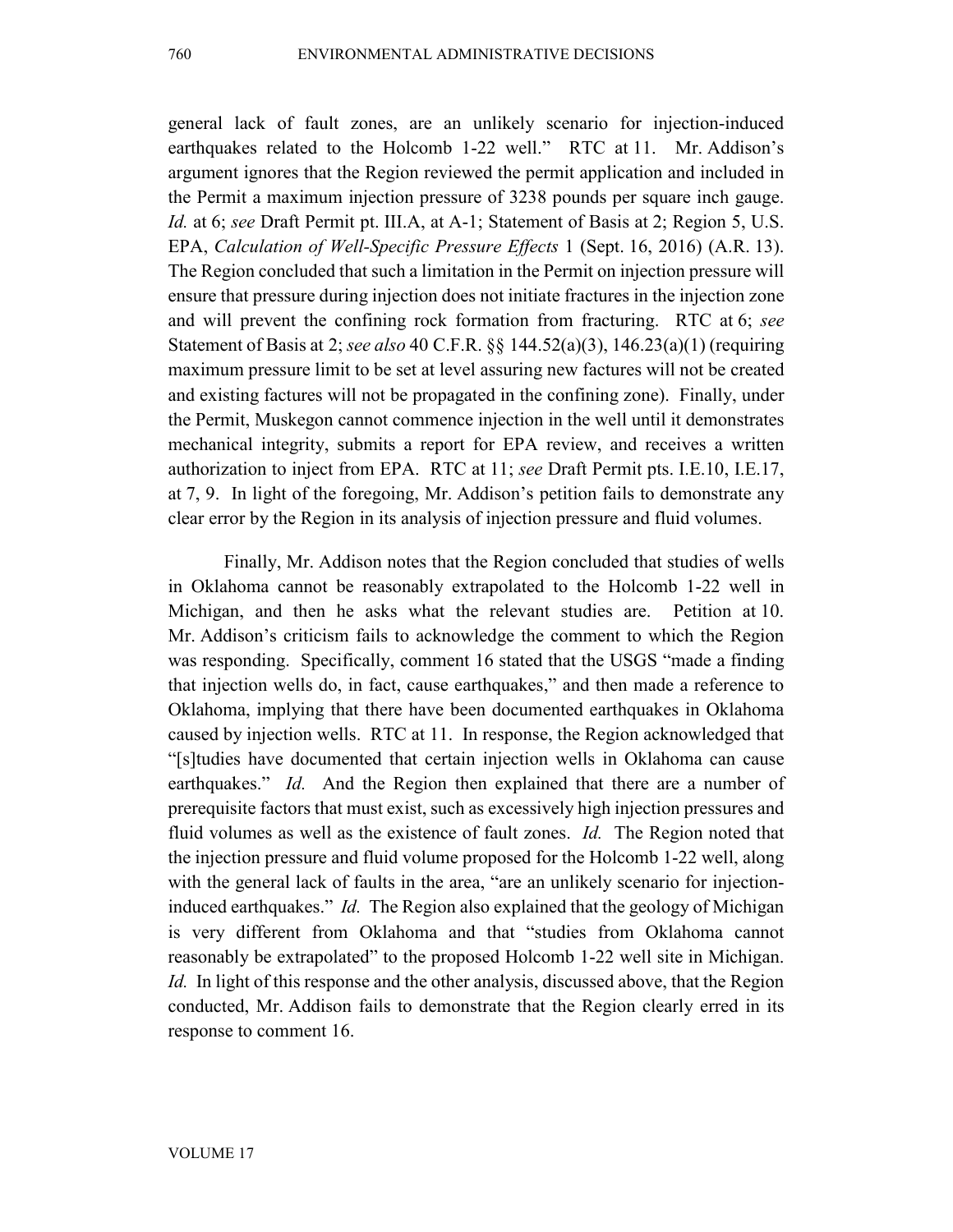*the Scope of the UIC Permitting Program Under the SDWA*

Mr. Addison maintains that the Region erred in classifying two comments as "out of scope" of the UIC permitting program. Petition at 11-12. Mr. Addison argues that the Region erroneously classified as "out of scope" the following comments: "Fresh water should not be withdrawn at an unlimited rate because it may lower water levels in private wells" and "Fresh water should not be withdrawn at an unlimited rate because it may deplete the aquifer." *Id.*; *see* RTC at 1-2. According to Mr. Addison, the Region should have responded to those comments because "[t]he act of draining water from an aquifer changes the qualities of the water present in it by changing the ratio of water to the toxins that are already present in the ground" and because the Permit, "by granting unlimited withdrawal, could result in depleted aquifer levels." Petition at 12. Mr. Addison's contentions are essentially the same as his challenge to the Region's response to one aspect of comment 13, discussed in Part V.D above – i.e., that the Region should consider the impacts to the aquifer from which Muskegon may withdraw the fresh water it will use to inject into the Holcomb 1-22 well.

In its response to comments document, the Region stated that "EPA received many comments directed at matters outside the scope of the UIC Program's purview," and the Region clarified that comments were out of scope if "they do not relate to the UIC process, or to geologic siting, well engineering, operation and monitoring standards, or plugging and abandonment of the proposed secondary recovery well." RTC at 1. And, as discussed above in Part V.D, the Region explained why the concerns Mr. Addison identifies in this part of his petition are out of scope: "The SDWA does not restrict the withdrawal of fresh water from an aquifer. The State of Michigan regulates ground water and the volume or rate of ground water withdrawal." *Id.* at 9.

Mr. Addison fails to demonstrate that the Region clearly erred in its conclusion that the two comments related to Muskegon's withdrawal of fresh water are "out of scope" or that review is otherwise warranted.

The Board denies the petition for review on this issue.